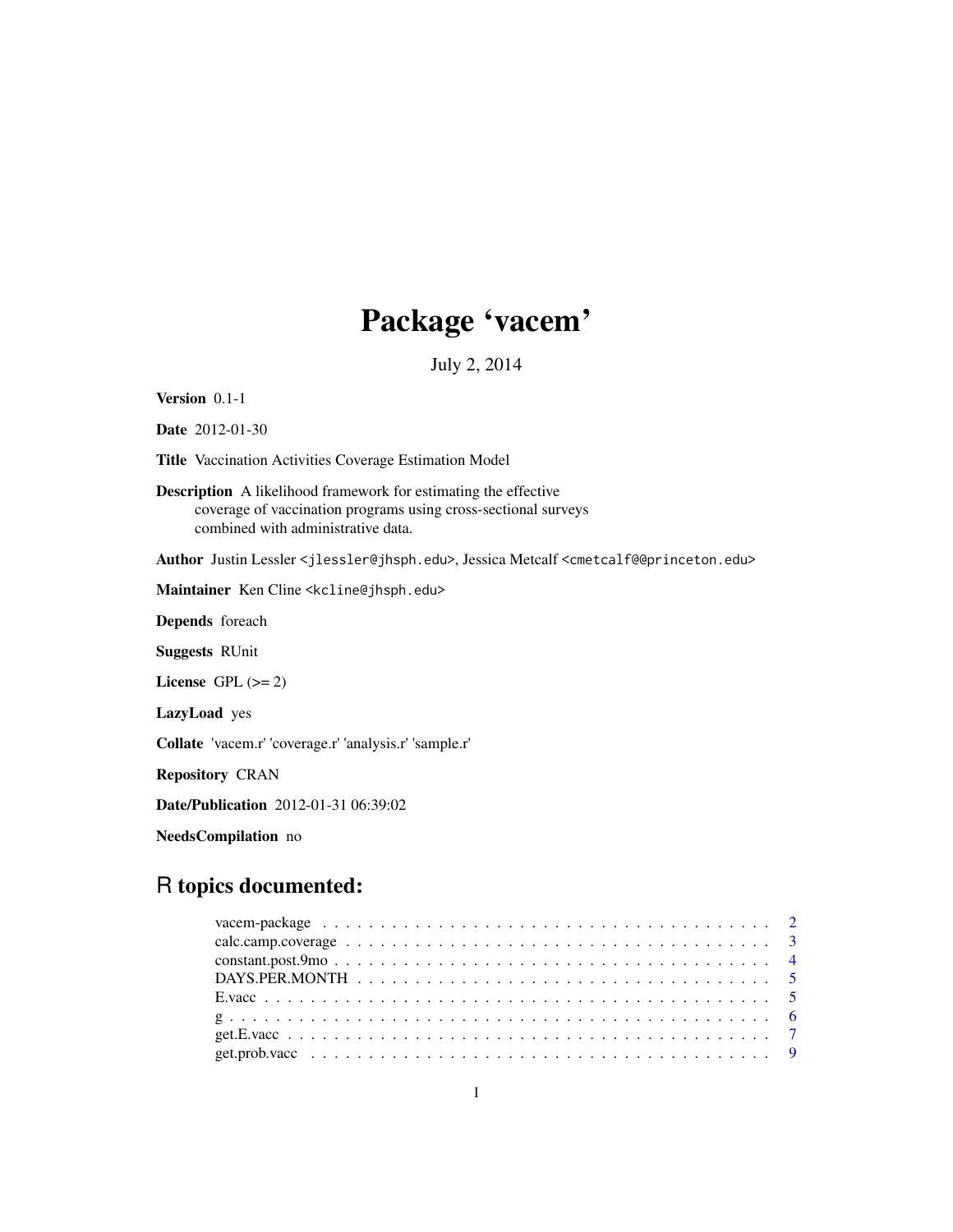# <span id="page-1-0"></span>2 vacem-package

| Index | 23 |
|-------|----|

vacem-package *Vaccination Activities Coverage Estimation Model*

#### Description

A likelihood framework for estimating the effective coverage of vaccination programs using crosssectional surveys combined with administrative data.

### Details

| Package:  | vacem      |
|-----------|------------|
| Type:     | Package    |
| Version:  | $0.1 - 1$  |
| Date:     | 2012-01-30 |
| License:  | $GPL (=2)$ |
| LazyLoad: | yes        |

The performance of routine and supplemental immunization activities is usually measured by the administrative method: dividing the number of doses distributed by the size of the target population. This package implements a method that combines the administrative data with measurements from cross-sectional surveys of vaccine coverage, e.g. Demographic and Health Surveys (DHS), to provide an improved estimate of vaccination coverage.

# Author(s)

Justin Lessler <jlessler@jhsph.edu> Jessica Metcalf <cmetcalf@princeton.edu>

Maintainer: Ken Cline <kcline@jhsph.edu>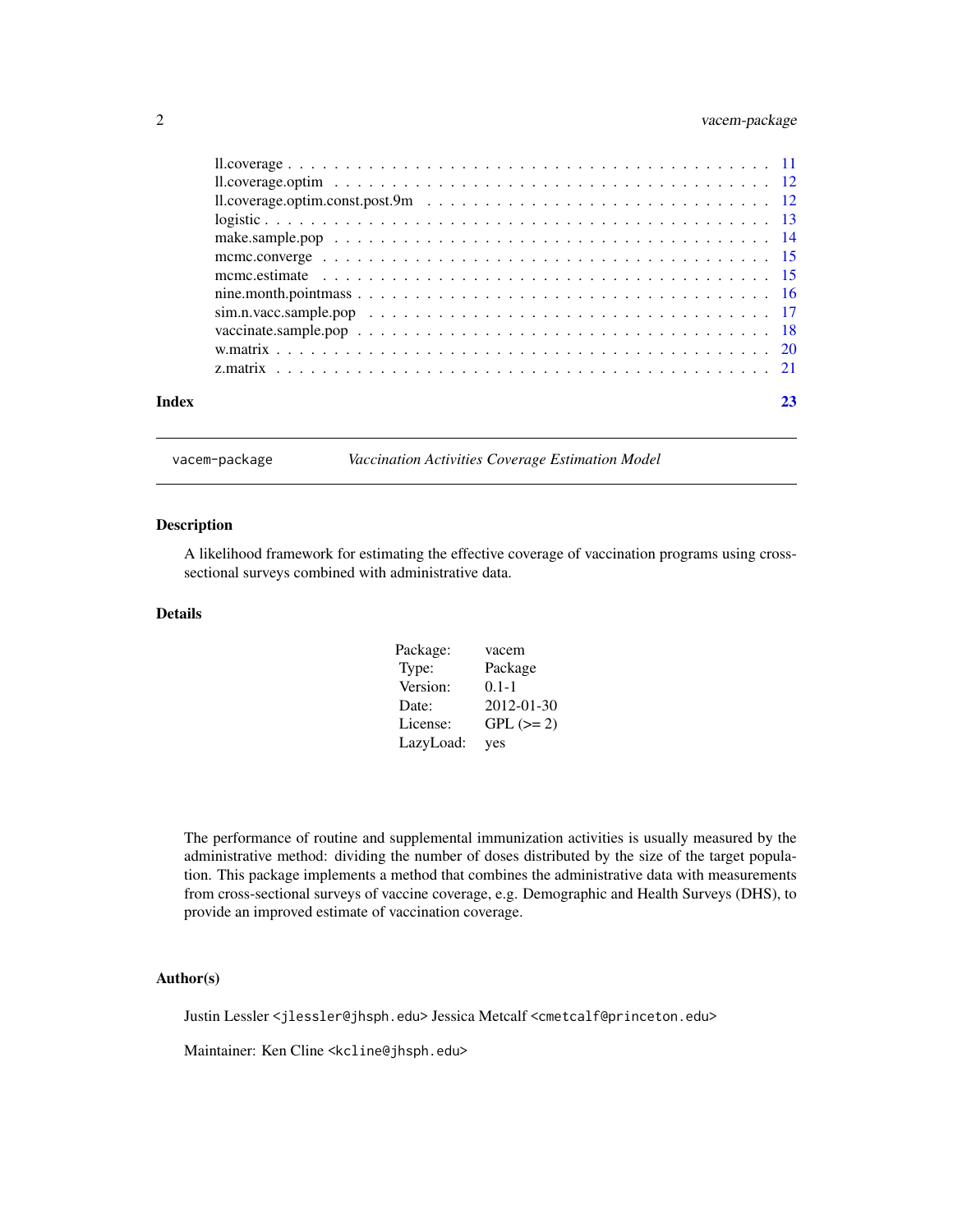# <span id="page-2-0"></span>calc.camp.coverage 3

# References

Lessler J, Metcalf CJE, Grais RF, Luquero FJ, Cummings DAT, et al. (2011) Measuring the Performance of Vaccination Programs Using Cross-Sectional Surveys: A Likelihood Framework and Retrospective Analysis. PLoS Med 8(10): e1001110. doi:10.1371/journal.pmed.1001110 [http://www.plosmedicine.org/article/info:doi/10.1371/journal.pmed.1001110]( http://www.plosmedicine.org/article/info:doi/10.1371/journal.pmed.1001110 )

# Examples

# TBD

calc.camp.coverage *Calculate the expected coverage of each campaign given...*

# Description

Calculate the expected coverage of each campaign given the trans.rho and alpha.

# Usage

calc.camp.coverage(camps, trans.rho, alpha)

# Arguments

| camps     | TRD        |
|-----------|------------|
| trans.rho | <b>TBD</b> |
| alpha     | <b>TRD</b> |

# Details

Corresponds to equation 5 in paper

# Value

TBD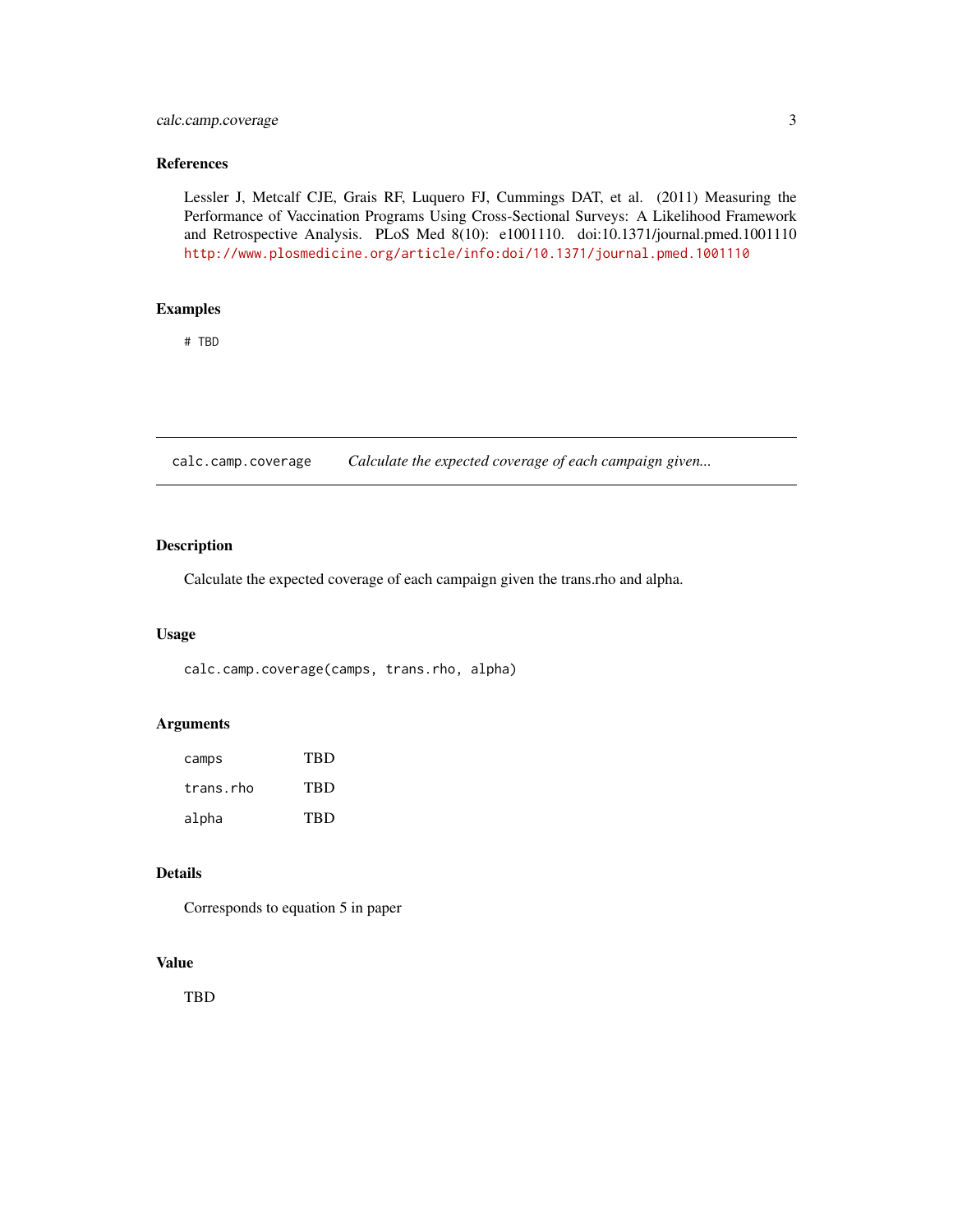<span id="page-3-0"></span>constant.post.9mo *Defines a simple cumulative distribution function (CDF) with...*

# Description

Defines a simple cumulative distribution function (CDF) with a constant "hazard" rate @p lambda of routine vaccination starting at age 8.5 months.

### Usage

```
constant.post.9mo(age, lambda)
```
### Arguments

| age    | the age of the individual             |
|--------|---------------------------------------|
| lambda | the routine vaccination "hazard" rate |

# Details

The cumulative distribution function determines an individual's probabilty of receiving a routine vaccination. It is passed into the weighting calculation function (@codew.matrix) by various coverage analysis functions such as @code ll.coverage and @code mcmc.estimate . A user specifies, by name, which CDF to use when an analysis function is invoked, e.g. @code mcmc.estimate( ..., routine.cdf = "const.post.9m", ... ) . See the documentation for the respective analysis functions for details about which CDFs are supported.

#### Value

pexp( @p age - 8.5, @p lambda )

@see w.matrix @see ll.coverage @see mcmc.estimate

```
x <- 0:24 ; lambda <- 0.5
plot( x=x, y=constant.post.9mo(x,lambda) )
x \le -0.24; lambda \le - seq( 1.0, 0.1, -0.2 )
plot( type="n", x=x, xlab="age", ylab="constant.post.9mo(age,lambda)",
xlim=c(min(x),max(x)), ylim=c(0,1),
xaxy = c(min(x),max(x),(max(x)-min(x))/2))
legend( "bottomright", "lambda", lambda, inset=0.1,
fill=c(1:length(lambda)) )
for ( i in 1:length(lambda) ) {
lines( x=x, y=constant.post.9mo(x,lambda[i]), col=i )
}
```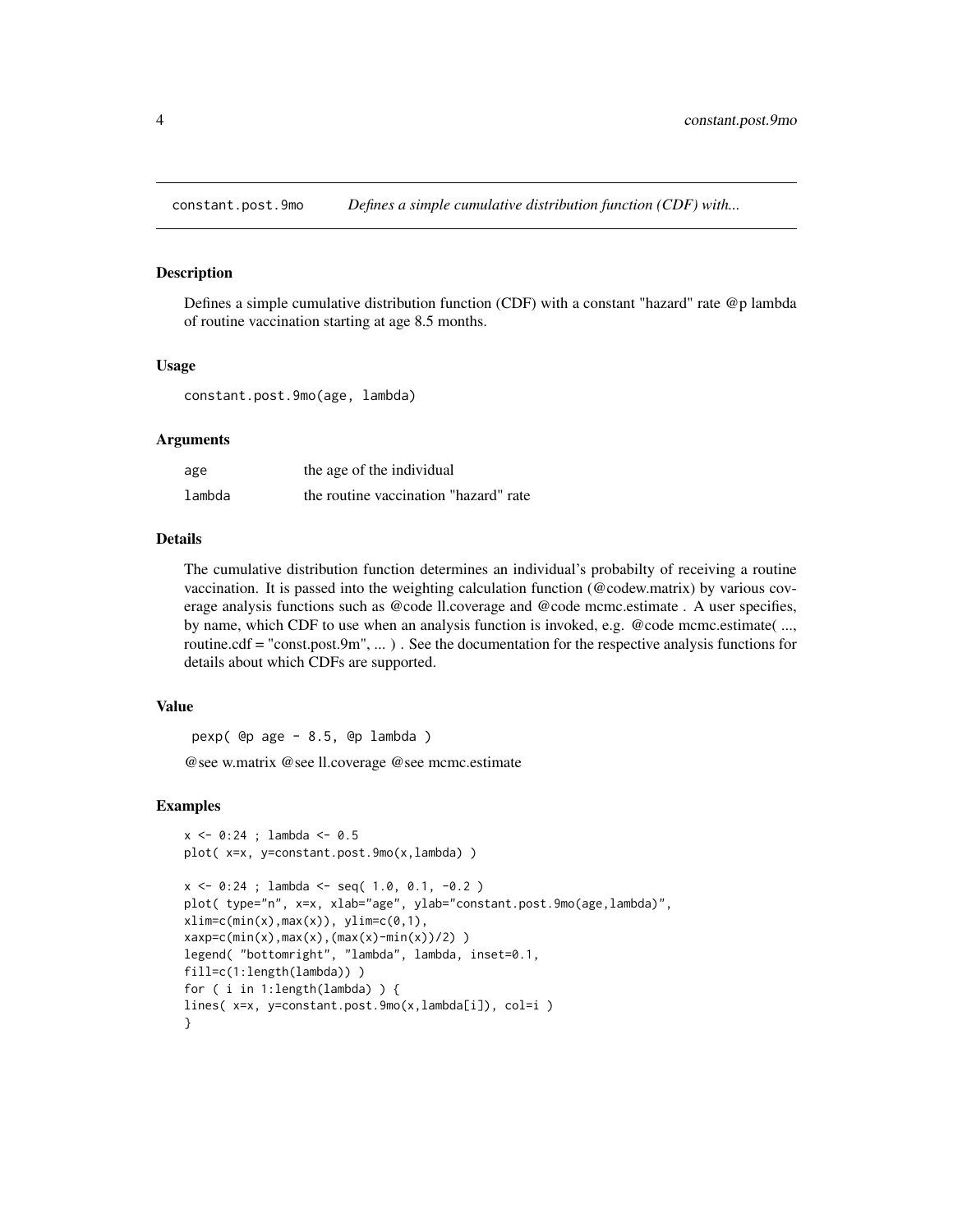<span id="page-4-0"></span>DAYS.PER.MONTH *The average number of days per month.*

# Description

The average number of days per month.

# Details

The @c DAYS.PER.MONTH constant is used when converting age values from days to months.

E.vacc *Calculates the expected number of vaccinations for individuals.*

# Description

Calculates the expected number of vaccinations for individuals.

# Usage

E.vacc(z, w, v, N, alpha, rho, log=FALSE, cond.on.accessible=FALSE)

| z                  | the eligibility vector for the individual, i.e. $\omega$ codez[j] = 1 if this individual is<br>eligible for campaign $@c j$ , otherwise $@codez[i] = 0$                                                              |  |
|--------------------|----------------------------------------------------------------------------------------------------------------------------------------------------------------------------------------------------------------------|--|
| W                  | the weight vector for the individual, i.e. @code $w[k]$ gives the probability of the<br>individual receiving the routine vaccination in year $@c k$                                                                  |  |
| $\mathsf{V}$       | the doses vector providing the number of vaccine doses nominally distributed in<br>each campaign                                                                                                                     |  |
| N                  | the population size vector specifying the number of people in the target age<br>range for each campaign                                                                                                              |  |
| alpha              | the vaccination efficiency parameter (scalar) for the campaign; $@codealpha =$<br>-inf implies perfect efficiency, $@$ codealpha = 0 implies random efficiency; see<br>note above                                    |  |
| rho                | the proportion of the population (scalar) that can be vaccinated, i.e $@code1 -$<br>rho is the @e inaccessible portion of the general population.                                                                    |  |
| log                | a flag indicating whether the log probability should be returned; the default is $@c$<br>FALSE $\langle i \rangle$ -stock SNOTE: the @c log parameter is @b not currently used. $\langle$ b $\rangle$ -s/i $\rangle$ |  |
| cond.on.accessible |                                                                                                                                                                                                                      |  |
|                    | a flag indicating whether the return value should be conditioned on the indi-<br>vidual's inclusion in the accessible population, i.e. $\mathcal{Q}_p$ rho; the default is $\mathcal{Q}_c$<br><b>FALSE</b>           |  |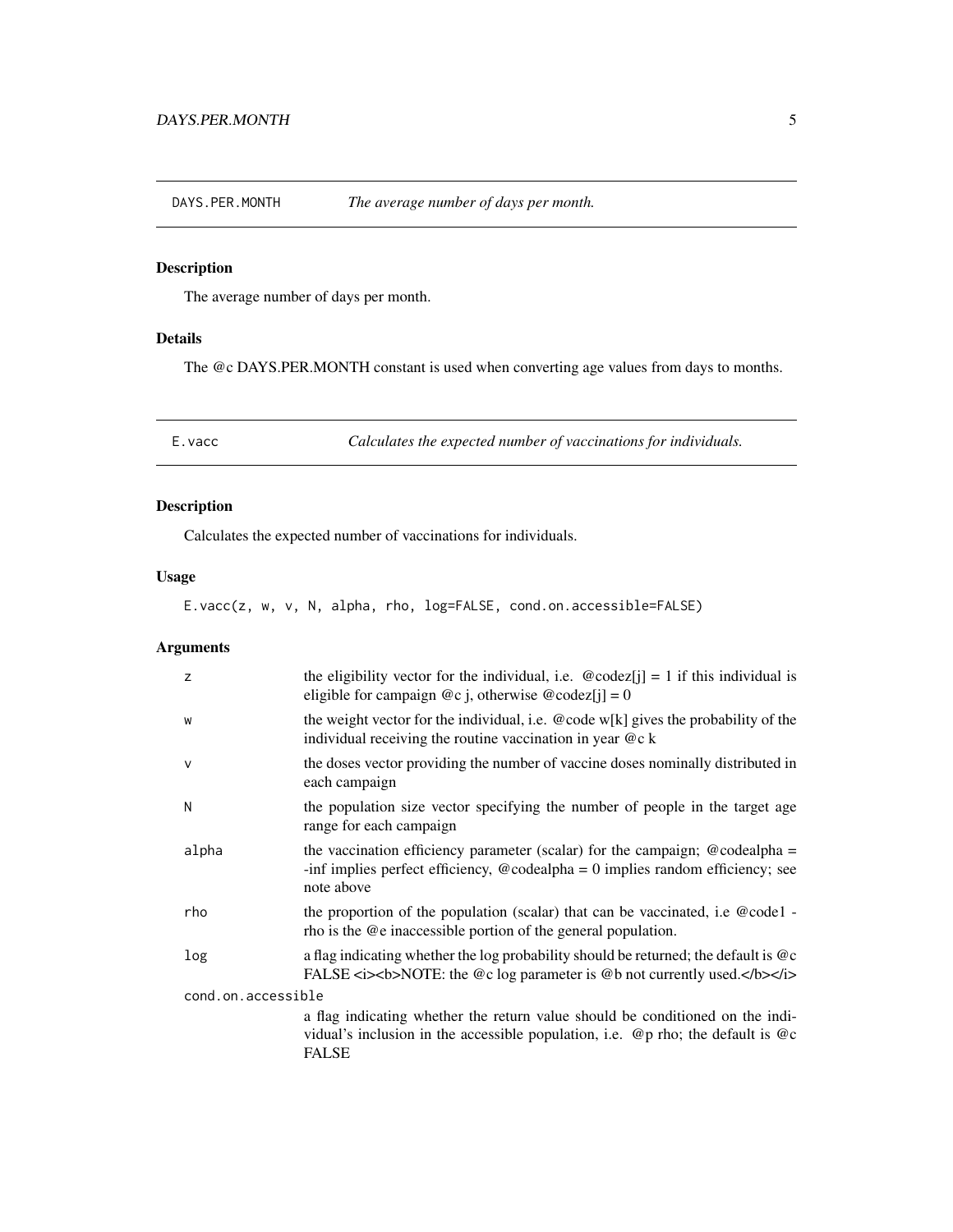#### <span id="page-5-0"></span>Details

The @c E.vacc function complements the probability calculation @c g and computes the expected vaccination count that an individual would have received during a specified set of vaccination activities. The vaccination activities are described by inputs  $\mathcal{Q}_p$  v and  $\mathcal{Q}_p$  N;  $\mathcal{Q}_p$  v provides the number of doses distributed and @p N provides the target population size for each activity. An individual's probability is determined by inputs  $@p z$  and  $@p w$ ;  $@p z$  indicates which activities the individual is eligible for and @p w provides the pseudo-campaign weighting that specifies the probability of child receiving a routine vaccination each year. Finally, the scalar parameters, @p alpha and @p rho, quantify campaign efficiency and the size of accessible population, respectively.

### Value

the expected number of vaccinations for an individual with eligibility vector  $\mathcal{Q}_p$  z and weight vector @p w during the campaigns described by @p v and @p N

#### Note

The inefficiency measure  $\mathcal{Q}_p$  alpha is defined as the natural log of psi, i.e.  $\mathcal{Q}_q$  codepsi = e^alpha.  $@codepsi = 0 (@codealpha = -inf)$  represents perfect efficiency, i.e. when every dose results in an additional vaccinee.  $@codepsi = 1 (@codealpha = 0)$  represents random efficiency, i.e. when probability of any dose resulting in an additional vaccinee is independent of receiving a dose previously during the same campaign.

# Examples

E.vacc(  $z = c(0,1)$ ,  $w = c(0.5,0.5)$ ,  $v = c(500,500)$ ,  $N = c(1000,1000)$ , alpha = 0, rho = 0.9 )

g *Calculates the vaccination probability for individuals.*

#### Description

Calculates the vaccination probability for individuals.

### Usage

g(z, w, v, N, alpha, rho, log=FALSE)

| Z. | the eligibility vector for the individual, i.e. $\omega$ codez[j] = 1 if this individual is<br>eligible for campaign $@c$ j, otherwise $@codez[i] = 0$ |
|----|--------------------------------------------------------------------------------------------------------------------------------------------------------|
| w  | the weight vector for the individual, i.e. @code w[k] gives the probability of the<br>individual receiving the routine vaccination in year $@c k$      |
| v  | the doses vector providing the number of vaccine doses nominally distributed in<br>each campaign                                                       |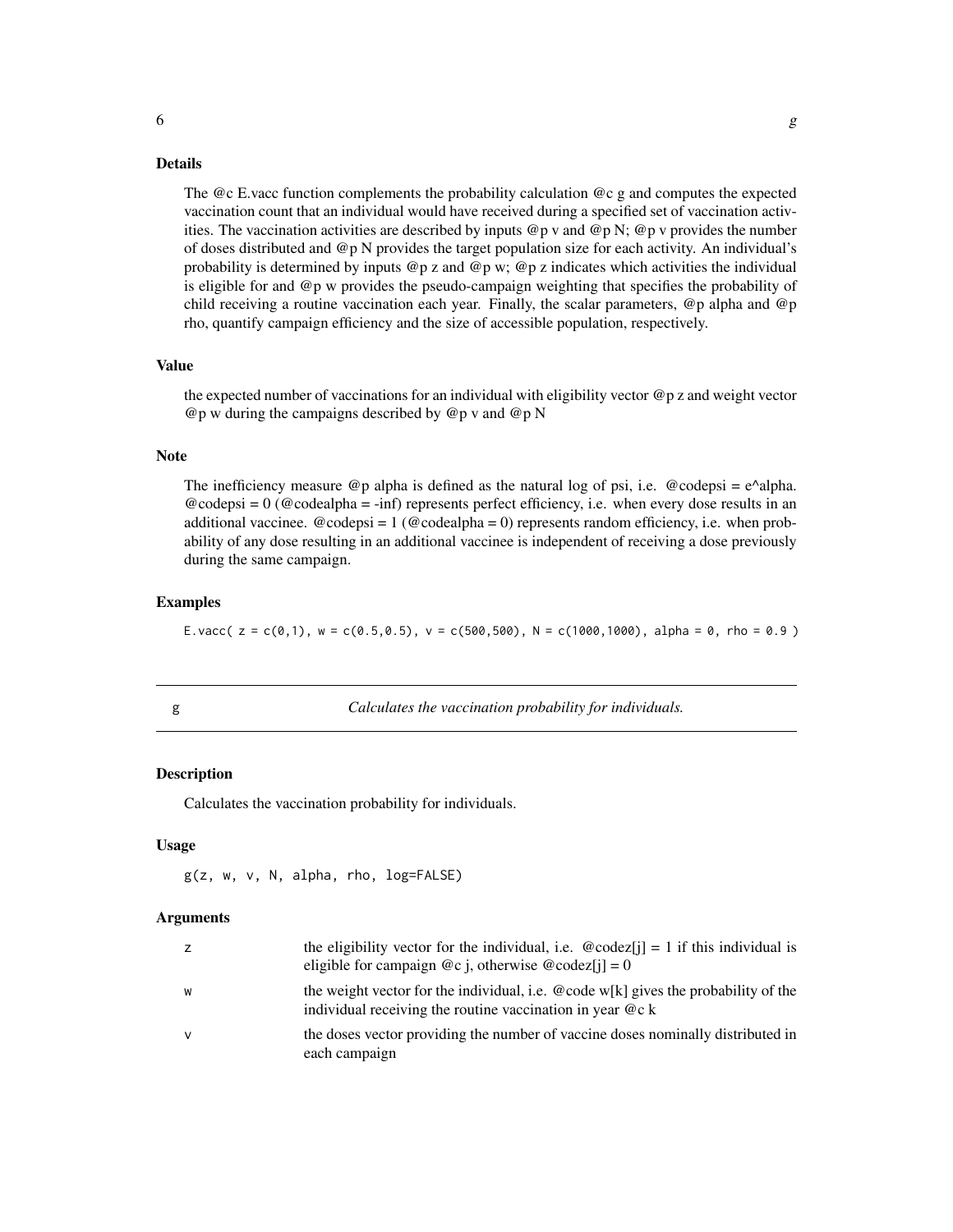<span id="page-6-0"></span>

| N     | the population size vector specifying the number of people in the target age<br>range for each campaign                                                                                      |
|-------|----------------------------------------------------------------------------------------------------------------------------------------------------------------------------------------------|
| alpha | the vaccination efficiency parameter (scalar) for the campaign; $\omega$ codealpha =<br>-inf implies perfect efficiency, $\omega$ codealpha = 0 implies random efficiency; see<br>note above |
| rho   | the proportion of the population (scalar) that can be vaccinated, i.e $@code1 -$<br>rho is the @e inaccessible portion of the general population.                                            |
| log   | a flag indicating whether the log probability should be returned; the default is                                                                                                             |

#### Details

@c FALSE

The @c g function is used to calculate the probability that an individual has been vaccinated during a set of vaccination activities. The vaccination activities are described by inputs  $@p$  v and  $@p$  N; @p v specifies the number of doses distributed and @p N specifies the target population size for each activity. An individual's probability is determined by inputs  $@p z$  and  $@p w$ ;  $@p z$  indicates which activities the individual is eligible for and  $@p$  w provides the pseudo-campaign weighting that specifies the probability of child receiving a routine vaccination each year. Finally, the scalar parameters, @p alpha and @p rho, quantify campaign efficiency and the size of accessible population, respectively.

#### Value

the probability of vaccination for an individual with eligibility vector @p z and weight vector @p w during the campaigns described by @p v and @p N

#### Note

The inefficiency measure  $@p$  alpha is defined as the natural log of psi, i.e.  $@codepsi = e^{\lambda}$ alpha.  $@codepsi = 0 (@codealpha = -inf)$  represents perfect efficiency, i.e. when every dose results in an additional vaccinee.  $@codepsi = 1 (@codealpha = 0)$  represents random efficiency, i.e. when probability of any dose resulting in an additional vaccinee is independent of receiving a dose previously during the same campaign.

# Examples

 $g( z = c(0,1), w = c(0.5,0.5), v = c(500,500), N = c(1000,1000), alpha = 0, rho = 0.9)$ 

get.E.vacc *Calculates the expected number of vaccinations for all individuals...*

# Description

Calculates the expected number of vaccinations for all individuals in a group of observations and under a described set of vaccination activities (e.g. campaigns).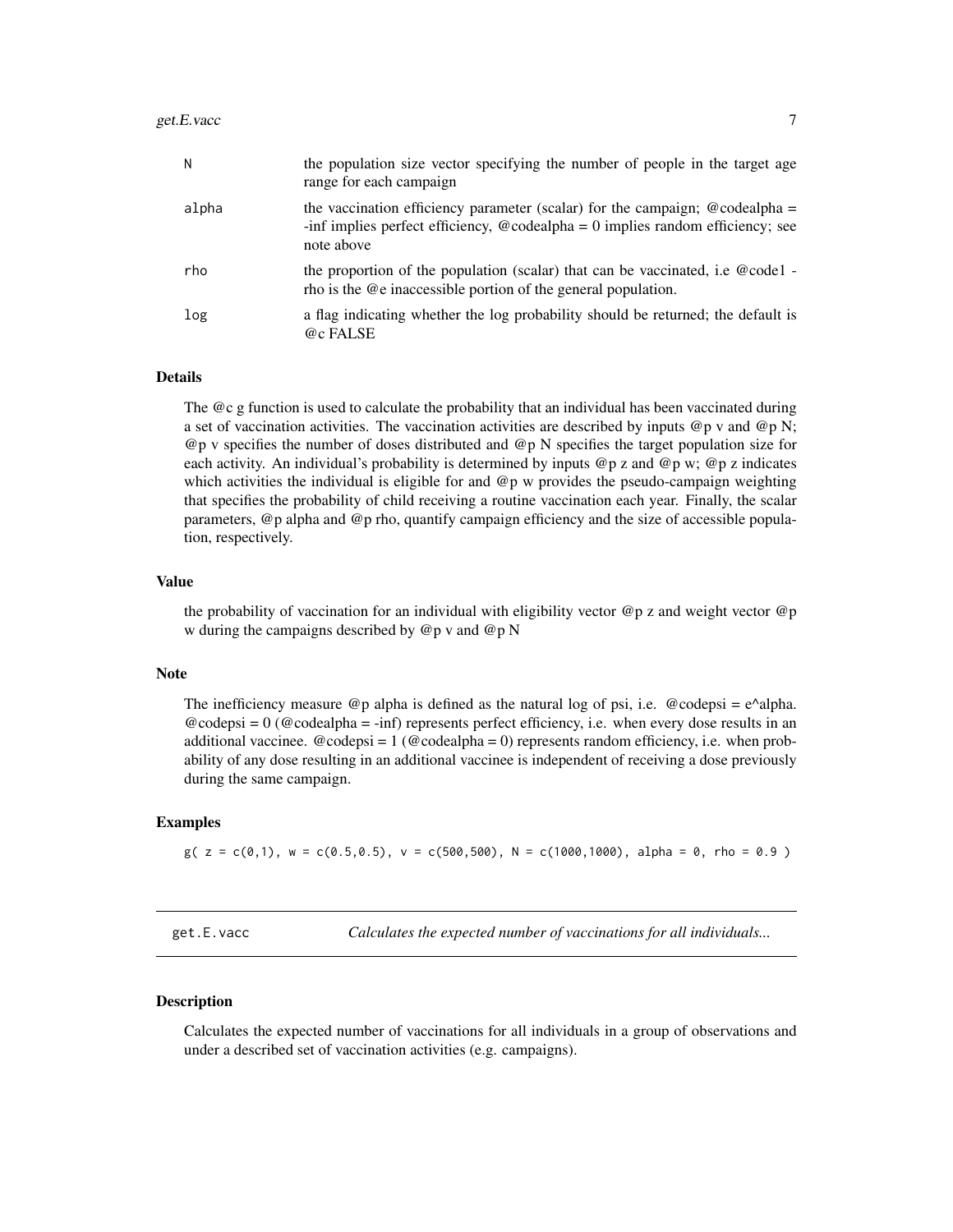# Usage

```
get.E.vacc(obs, camps, trans.rho, alpha, z, w, cdf.fun,
    cond.on.accessible=FALSE, ...)
```
# Arguments

| obs                | a data frame with one row per observation and columns for @c date of obser-<br>vation and @c age of individual on that date; <i>Note: all ages should be in<br/>months</i>                                                                                                                                                                                                        |
|--------------------|-----------------------------------------------------------------------------------------------------------------------------------------------------------------------------------------------------------------------------------------------------------------------------------------------------------------------------------------------------------------------------------|
| camps              | a data frame with one row per activity and columns providing the activity's<br>@c date, targeted age range (@c age.low and @c age.high), size of targeted<br>population ( $@c N$ ) and the number of vaccine doses nominally distributed ( $@c$<br>V)                                                                                                                             |
| trans.rho          | the log-odds (aka logit) of $@c$ rho, the proportion of the population (scalar) that<br>can be vaccinated; see note above                                                                                                                                                                                                                                                         |
| alpha              | the vaccination efficiency parameter (scalar) for the campaign; $@codealpha =$<br>-inf implies perfect efficiency, $@codealpha = 0$ implies random efficiency; see<br>note above                                                                                                                                                                                                  |
| z                  | the eligibility matrix for each individual/campaign pairing, i.e. $\omega$ codez[i,j] = 1<br>if this individual $@c$ i is eligible for campaign $@c$ j, otherwise $@codez[i,j] = 0;$<br>$\leq$ i>Note: if @c z is @c NULL, then the eligibilty matrix is calculated from @p<br>obs and @p camps parameters using @code z.matrix function.                                         |
| W                  | the weight matrix for each individual/campaign pairing, i.e. @code w[i,k] gives<br>the probability of individual $@c$ i receiving a routine vaccination in year $@c$<br>$k$ <i<math>&gt;Note: if @c w is @c NULL, then the weight matrix is calculated from<br/>@p obs, @p camps, @p cdf.fun and @p  parameters using @code w.matrix<br/>function.<math>\lt/</math>i&gt;</i<math> |
| cdf.fun            | a cumulative distribution function (CDF) used to calculate the probability of<br>routine vaccination based upon age, e.g. @code constant.post.9mo. <i>Note:<br/>this parameter is only required if the weight matrix, <math>@p w</math>, is <math>\langle u \rangle</math>not<math>\langle u \rangle</math> pro-<br/>vided.<math>\lt/</math>i&gt;</i>                             |
| cond.on.accessible |                                                                                                                                                                                                                                                                                                                                                                                   |
|                    | a flag indicating whether the return values should be conditioned on the indi-<br>vidual's inclusion in the accessible population, i.e. $\mathcal{Q}_p$ rho; the default is $\mathcal{Q}_c$<br><b>FALSE</b>                                                                                                                                                                       |
|                    | any additional arguments to the @p cdf.fun, e.g. @c lambda $\langle i \rangle$ Note: this<br>parameter is only required if the weight matrix, $@p w$ , is not provided. $\langle z \rangle$                                                                                                                                                                                       |

# Details

The @c get.E.vacc function simply applies the @code E.vacc function to all the entries in observations data frame, @p obs. The @p obs argument should contain the immunization information as derived, for example, from a Demographic and Health Survey (DHS). The @c get.E.vacc function uses the observations and vaccination activity descriptions, @p camps, to calculate the eligibility matrix, @code z.matrix and the weight matrix @code w.matrix if not provided. Then the expected vaccination doses are calculated by calling @c E.vacc with each individual's eligibility and weight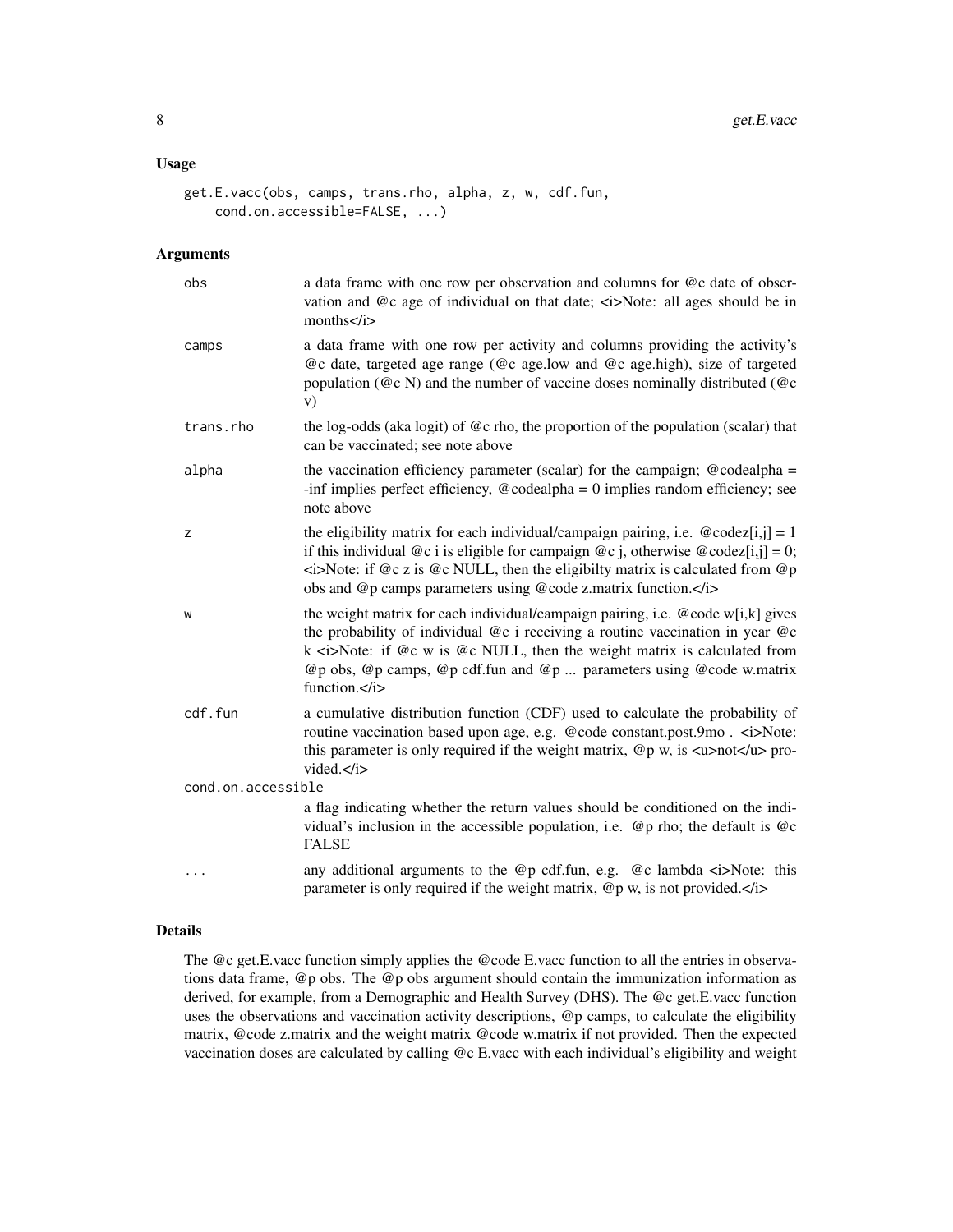# <span id="page-8-0"></span>get.prob.vacc 9

vector as well as the relevant vaccination activity information (i.e. @p camps\$N and @p camps\$v), the efficiency parameter ( $@p$  alpha), the accessibility multiplier ( $@c$  rho) and conditionality flag (@p cond.on.accessible).

#### Value

a vector containing the expected number of vaccinations for each individual in observations data frame, @p obs.

@see E.vacc @see z.matrix @see w.matrix @see nine.month.pointmass @see constant.post.9mo

### Note

The  $@p$  trans.rho argument represents the  $@linklog$  if  $@c$  rho, i.e.  $@code$  trans.rho = log( rho / (1-rho) ) , where @c rho is the proportion of population that is accessible to any vaccination activity and @code 1-rho the inaccessible portion. It follows then that @c rho is calculated as the inverse-logit (or logistic function) of @p trans.rho, that is: @code rho <- exp( trans.rho ) / (1 + exp(trans.rho) )

#### Note

The inefficiency measure  $\mathcal{Q}_p$  alpha is defined as the natural log of psi, i.e.  $\mathcal{Q}_q$  codepsi = e^alpha.  $\textcircled{e}$  codepsi = 0 ( $\textcircled{e}$  codealpha = -inf) represents perfect efficiency, i.e. when every dose results in an additional vaccinee.  $@codepsi = 1 (@codealpha = 0)$  represents random efficiency, i.e. when probability of any dose resulting in an additional vaccinee is independent of receiving a dose previously during the same campaign.

get.prob.vacc *Calculates the vaccination probability for all individuals in a group...*

#### Description

Calculates the vaccination probability for all individuals in a group of observations and under a described set of vaccination activities (e.g. campaigns).

# Usage

```
get.prob.vacc(obs, camps, trans.rho, alpha, z, w, cdf.fun, ...)
```

| obs   | a data frame with one row per observation and columns for @c date of obser-<br>vation and $@c$ age of individual on that date; $\langle \angle s \rangle$ Note: all ages should be in<br>months $\langle i \rangle$                                          |
|-------|--------------------------------------------------------------------------------------------------------------------------------------------------------------------------------------------------------------------------------------------------------------|
| camps | a data frame with one row per activity and columns providing the activity's<br>$@c$ date, targeted age range ( $@c$ age.low and $@c$ age.high), size of targeted<br>population ( $@c N$ ) and the number of vaccine doses nominally distributed ( $@c$<br>V) |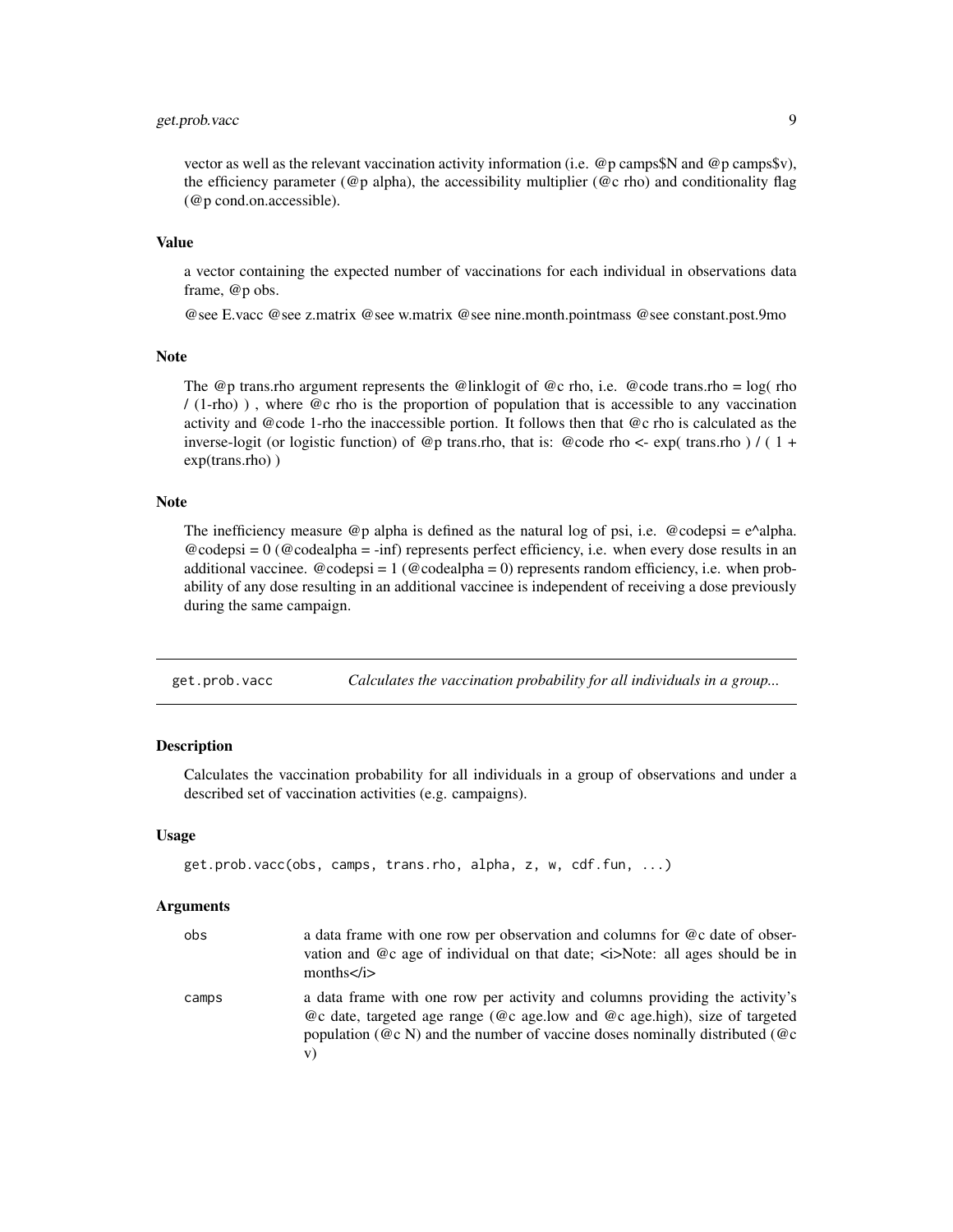| trans.rho | the log-odds (aka logit) of $@c$ rho, the proportion of the population (scalar) that<br>can be vaccinated; see note above                                                                                                                                                                                                                                         |
|-----------|-------------------------------------------------------------------------------------------------------------------------------------------------------------------------------------------------------------------------------------------------------------------------------------------------------------------------------------------------------------------|
| alpha     | the vaccination efficiency parameter (scalar) for the campaign; $@codealpha =$<br>-inf implies perfect efficiency, $@$ codealpha = 0 implies random efficiency; see<br>note above                                                                                                                                                                                 |
| z         | the eligibility matrix for each individual/campaign pairing, i.e. $\omega$ codez[i,j] = 1<br>if this individual $@c$ i is eligible for campaign $@c$ j, otherwise $@codez[i,j] = 0;$<br>$\leq$ i>Note: if @c z is @c NULL, then the eligibilty matrix is calculated from @p<br>obs and @p camps parameters using @code z.matrix function.                         |
| W         | the weight matrix for each individual/campaign pairing, i.e. @code w[i,k] gives<br>the probability of individual $@c$ i receiving a routine vaccination in year $@c$<br>k $\langle$ i>Note: if @c w is @c NULL, then the weight matrix is calculated from<br>$@p$ obs, $@p$ camps, $@p$ cdf.fun and $@p$ parameters using $@code$ w.matrix<br>function. $\lt/$ i> |
| cdf.fun   | a cumulative distribution function (CDF) used to calculate the probability of<br>routine vaccination based upon age, e.g. @code constant.post.9mo. <i>Note:<br/>this parameter is only required if the weight matrix, <math>@p w</math>, is <math>\langle u \rangle</math> not<math>\langle u \rangle</math> pro-<br/>vided.<math>\lt/</math>i&gt;</i>            |
| .         | any additional arguments to the @p cdf.fun, e.g. @c lambda $\langle i \rangle$ Note: this<br>parameter is only required if the weight matrix, $@p w$ , is not provided. $\langle z \rangle$                                                                                                                                                                       |

## Details

The @c get.prob.vacc function simply applies the @code g function to all the entries in observations data frame, @p obs. The @p obs argument should contain the immunization information as derived, for example, from a Demographic and Health Survey (DHS). The @c get.prob.vacc function uses the observations and vaccination activity descriptions, @p camps, to calculate the eligibility matrix, @code z.matrix and the weight matrix @code w.matrix , if not provided. Then the vaccination probabilities are calculated by calling @c g with each individual's eligibility and weight vector as well as the relevant vaccination activity information (i.e. @p camps\$N and @p camps\$v), the efficiency parameter (@p alpha) and the accessibility multiplier (@c rho).

#### Value

a vector containing the probability of vaccination for each individual in observations data frame, @p obs.

@see g @see z.matrix @see w.matrix @see nine.month.pointmass @see constant.post.9mo

#### Note

The @p trans.rho argument represents the @linklogit of @c rho, i.e. @code trans.rho = log( rho / (1-rho) ) , where @c rho is the proportion of population that is accessible to any vaccination activity and @code 1-rho the inaccessible portion. It follows then that @c rho is calculated as the inverse-logit (or logistic function) of @p trans.rho, that is: @code rho <- exp( trans.rho ) / ( 1 + exp(trans.rho) )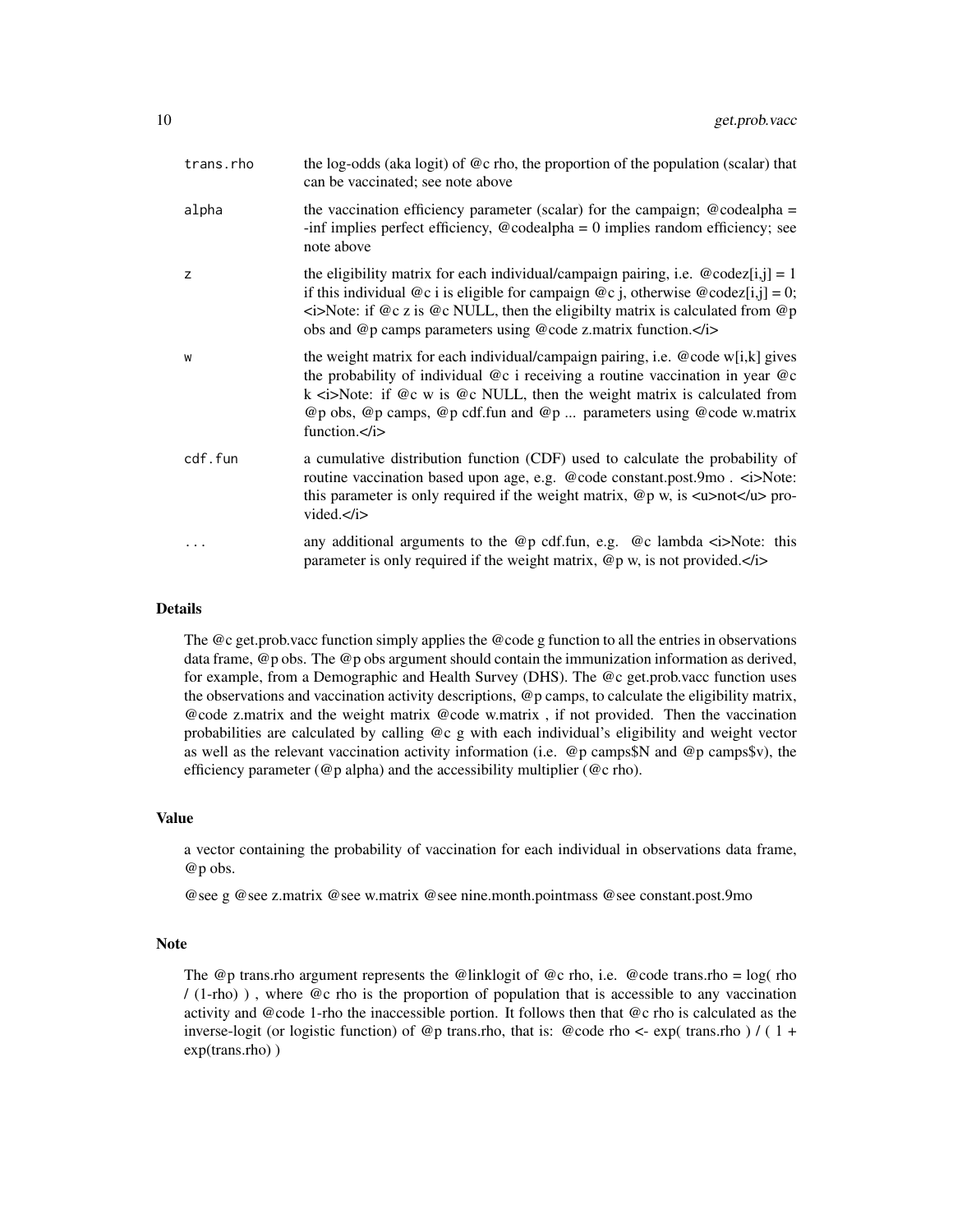# <span id="page-10-0"></span>ll.coverage 11

# Note

The inefficiency measure  $@p$  alpha is defined as the natural log of psi, i.e.  $@codepsi = e^{\lambda}$ alpha.  $@codepsi = 0 (@codealpha = -inf)$  represents perfect efficiency, i.e. when every dose results in an additional vaccinee.  $@codepsi = 1 (@codealpha = 0)$  represents random efficiency, i.e. when probability of any dose resulting in an additional vaccinee is independent of receiving a dose previously during the same campaign.

ll.coverage *Gets the log likelihood of a set of observations.*

# Description

Gets the log likelihood of a set of observations.

# Usage

ll.coverage(rho, alpha, obs, campaigns, z, w, cdf.fun, ...)

#### Arguments

| rho       | the rho parameter                                                                                                 |
|-----------|-------------------------------------------------------------------------------------------------------------------|
| alpha     | the alpha parameter                                                                                               |
| obs       | the observations. Must have columns y, date, age                                                                  |
| campaigns | campaign definitions. Must have columns date, v, N, age.low, age.high                                             |
| z         | the z matrix, calculated if null                                                                                  |
| W         | the w matrix, calculated if null                                                                                  |
| cdf.fun   | the cdf function used to calculate the w.matrix, not needed if w is provided. This<br>is large F in paper eq. 7,8 |
| $\cdots$  | additional arguments to cdf.fun                                                                                   |

# Value

the log likelihood of the observations given the parameters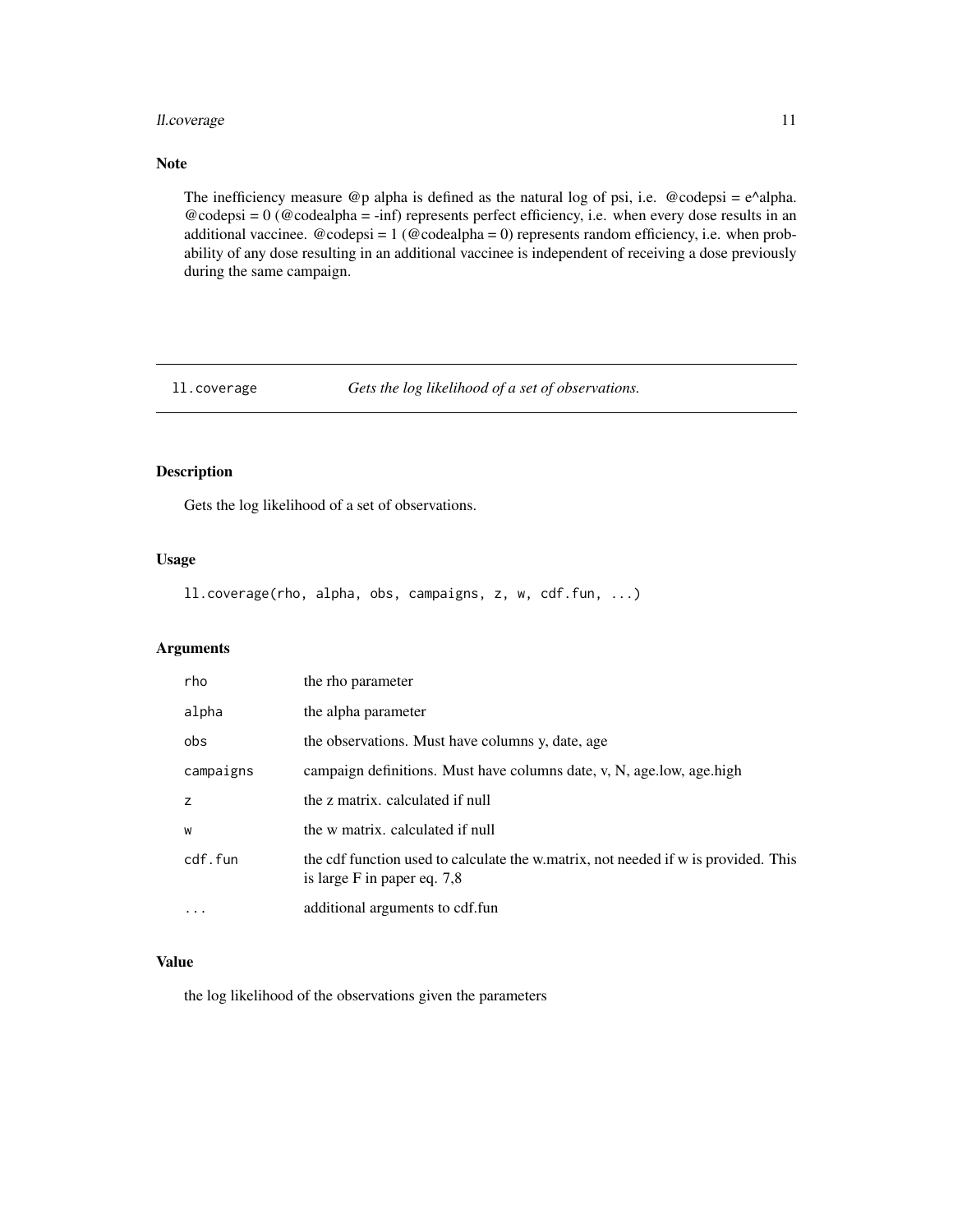<span id="page-11-0"></span>ll.coverage.optim *Log likelihood for using optim.*

# Description

Log likelihood for using optim.

# Usage

```
ll.coverage.optim(theta, obs, campaigns, z, cdf.fun, ...)
```
# Arguments

| theta     | the parameter vector (trans.rho, alpha), where rho = $\exp(\text{trans.rho})/(1+\exp(\text{trans.rho}))$ |
|-----------|----------------------------------------------------------------------------------------------------------|
| obs       | the observations                                                                                         |
| campaigns | the campaigns                                                                                            |
| z         | the z matrix                                                                                             |
| cdf.fun   | the cdf function                                                                                         |
| $\cdots$  | additional arguments to cdf.fun                                                                          |

# Details

Assumes weight matrix parameter is not being fit.

# Value

the log likelihood

ll.coverage.optim.const.post.9m

*Log likelihood for using optim.*

# Description

Log likelihood for using optim.

## Usage

```
ll.coverage.optim.const.post.9m(theta, obs, campaigns, z)
```

| theta     | the parameter vector (trans.rho, alpha, lambda), where rho = $\exp(\text{trans.rho})/(1+\exp(\text{trans.rho}))$ |
|-----------|------------------------------------------------------------------------------------------------------------------|
| obs       | the observations                                                                                                 |
| campaigns | the campaigns                                                                                                    |
|           | the z matrix                                                                                                     |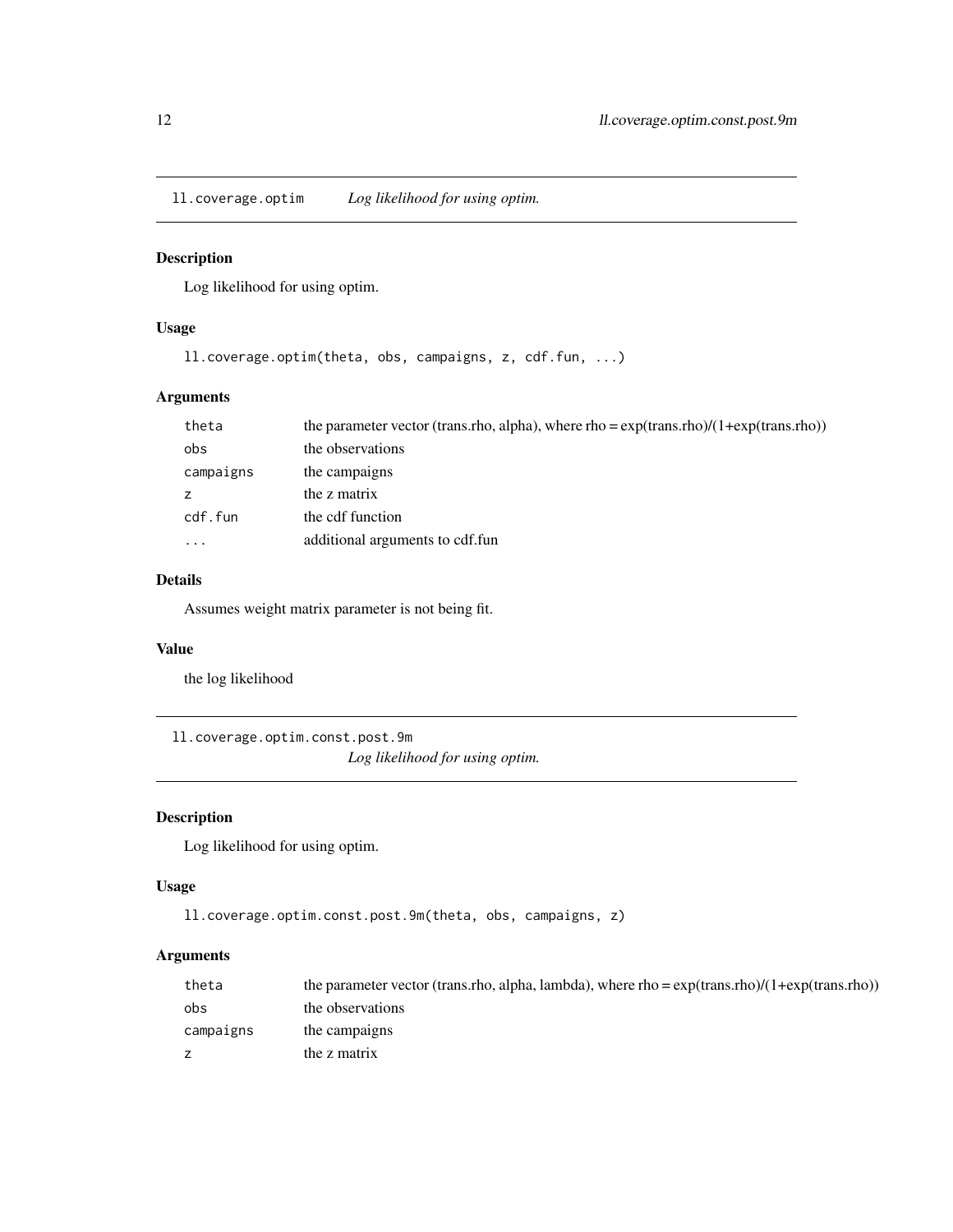#### <span id="page-12-0"></span>logistic and the contract of the contract of the contract of the contract of the contract of the contract of the contract of the contract of the contract of the contract of the contract of the contract of the contract of t

# Details

Assumes that there there is a constant vaccination rate after 9 months of age

# Value

the log likelihood

logistic *Defines a simple logistic function, @f\$ e^x / (1 + e^x) @f\$.*

# Description

Defines a simple logistic function,  $@f$ \$ e^x / (1 + e^x)  $@f$ \$.

# Usage

logistic(x)

# Arguments

x the variable to calculate the logistic function for

# Details

The logistic function is used repeatedly in the coverage analysis so it defined here to improve the readability of those calculations.

# Value

 $@code\exp(x) / (1 + exp(x))$ 

# References

[http://en.wikipedia.org/wiki/Logistic\\_function]( http://en.wikipedia.org/wiki/Logistic_function )

```
x \leq -c(-10:-2, \text{seq}(-2,2,0.2), 2:10)plot( x=x, y=logistic(x) )
```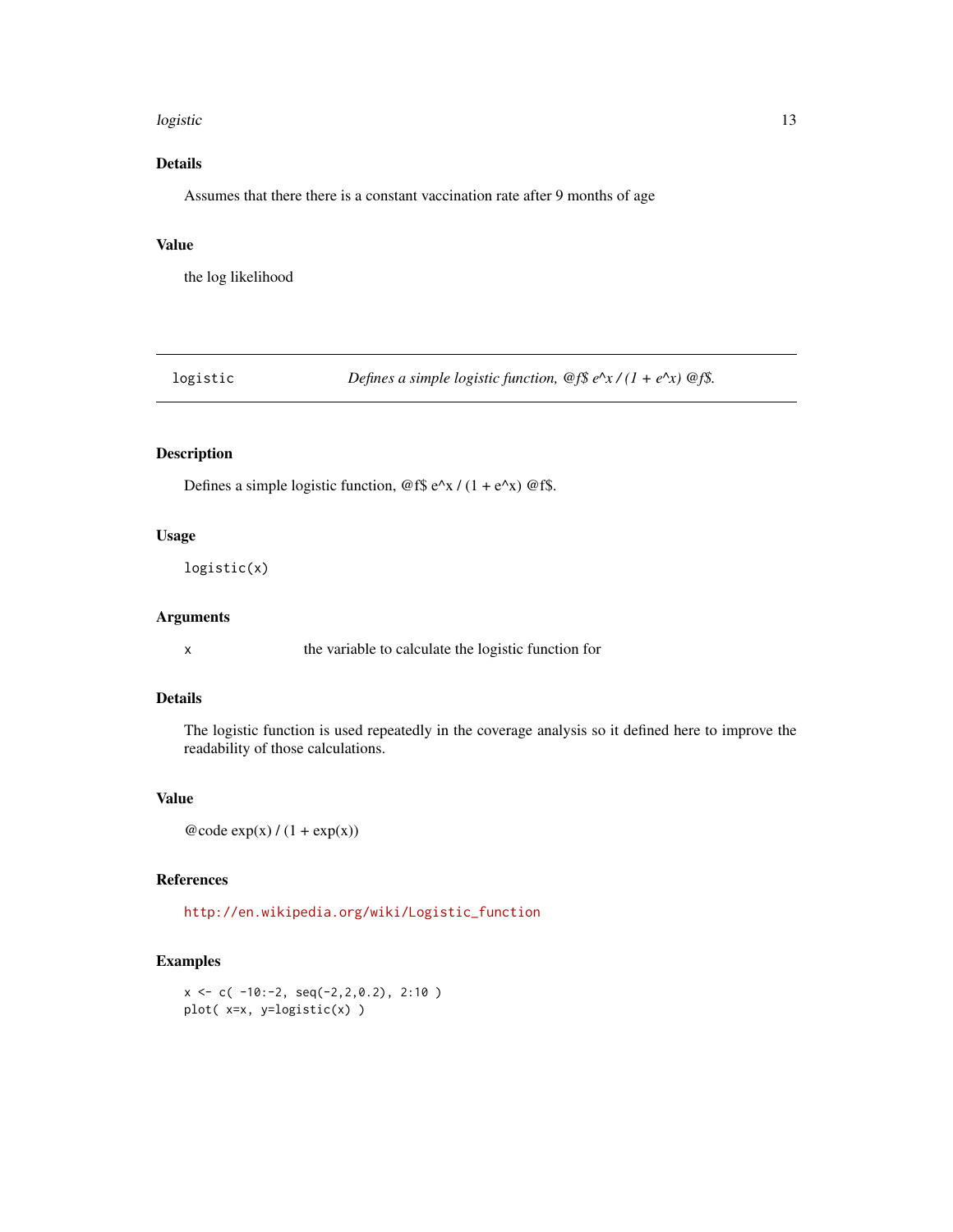<span id="page-13-0"></span>

# Description

Generates a sample survey population with ages uniformly distributed in the specified range,  $(\mathcal{Q}_p)$ age.low, @p age.high), and all assigned the provided observation @p date.

#### Usage

make.sample.pop(N, age.low, age.high, date)

#### Arguments

| N        | the number of samples, <i>i.e.</i> population size    |
|----------|-------------------------------------------------------|
| age.low  | the minimum age (in months) for the sample population |
| age.high | the maximum age (in months) for the sample population |
| date     | the observation date to use for all samples           |

#### Value

a @c data.frame with @p N rows and two columns: @c date and @c age @see runif

# Note

The lower and upper age limits will not be generated. This function uses @coderunif to generate age values and @c runif does not generate either extreme unless @code low = high or @code max - min is small.

#### Note

If @p age.high < @p age.low, all generated ages will be @c NaN.

```
make.sample.pop( N=10, age.low=0, age.high=25, date="2012-01-01" )
N < -10dates <- c( "2005-05-01" ,"2007-07-02", "2009-09-03" )
make.sample.pop( N, 0, 25, array(dates,dim=N) )
```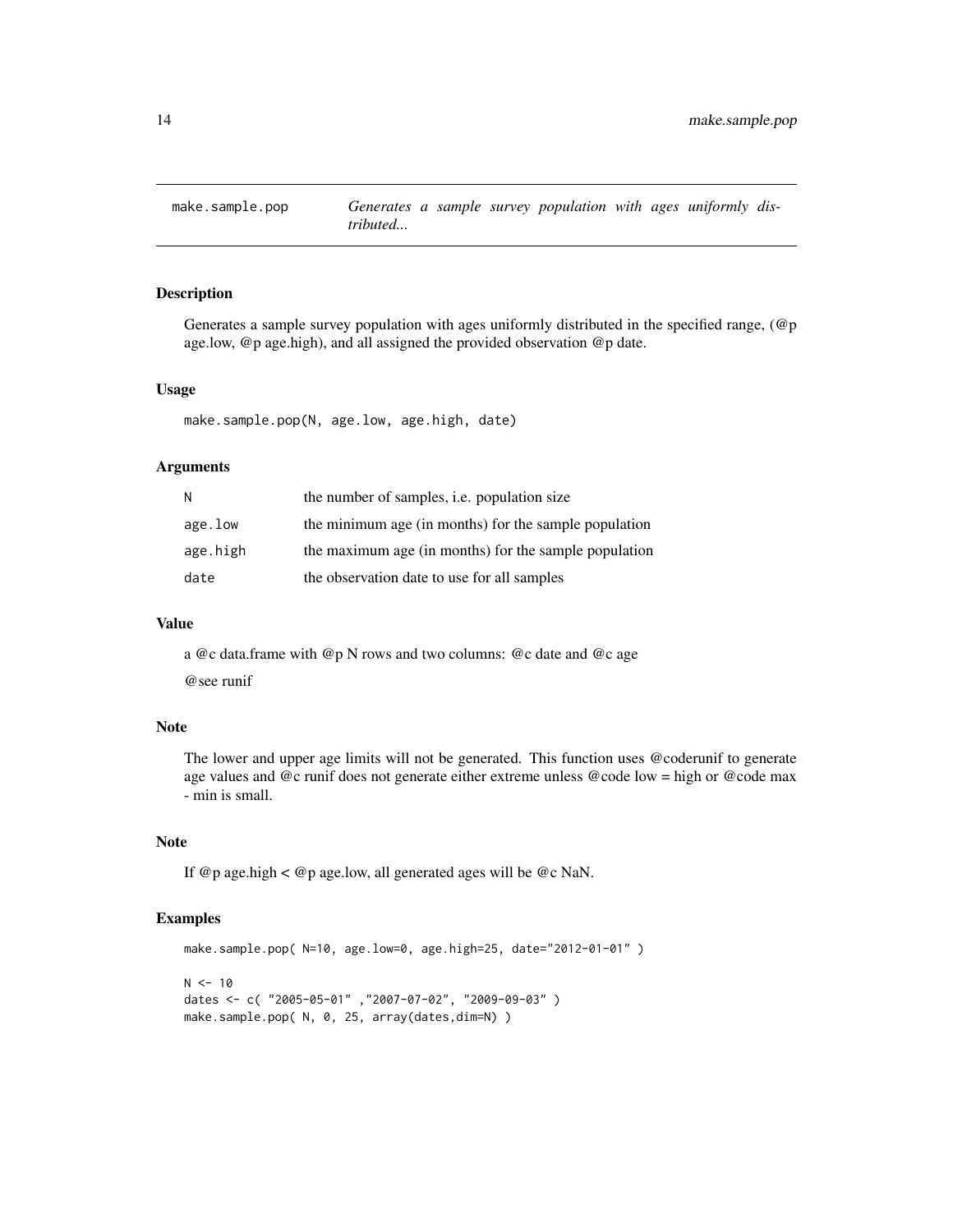<span id="page-14-0"></span>

# Description

Function to assess MCMC convergance of a chain given a matrix of MCMC iterations.

### Usage

mcmc.converge(chains)

# Arguments

chains a matrix of n.interations X n.chains with results

# Value

**TBD** 

mcmc.estimate *Quick and dirty roll your own MCMC for determining the CI for rho...*

# Description

Quick and dirty roll your own MCMC for determining the CI for rho and alpha.

# Usage

```
mcmc.estimate(obs, campaigns, keep.from=1, n.iter=1000, n.chains=5,
    trans.rho.start=0.5, alpha.start=0, trans.rho.sd=0.1, alpha.sd=0.1,
   routine.cdf="9m.pointmass", routine.par.start=c(),
   routine.par.sd=rep(0.1, length(routine.par.start)), z,
   plot.as.go=FALSE, plot.freq=10)
```

| ohs                         | the number of observations      |
|-----------------------------|---------------------------------|
| campaigns                   | TBD                             |
| keep.from                   | <b>TBD</b>                      |
| n.iter                      | the number of interations to do |
| n.chains<br>trans.rho.start | the number of chains to run     |
|                             | starting point for rho          |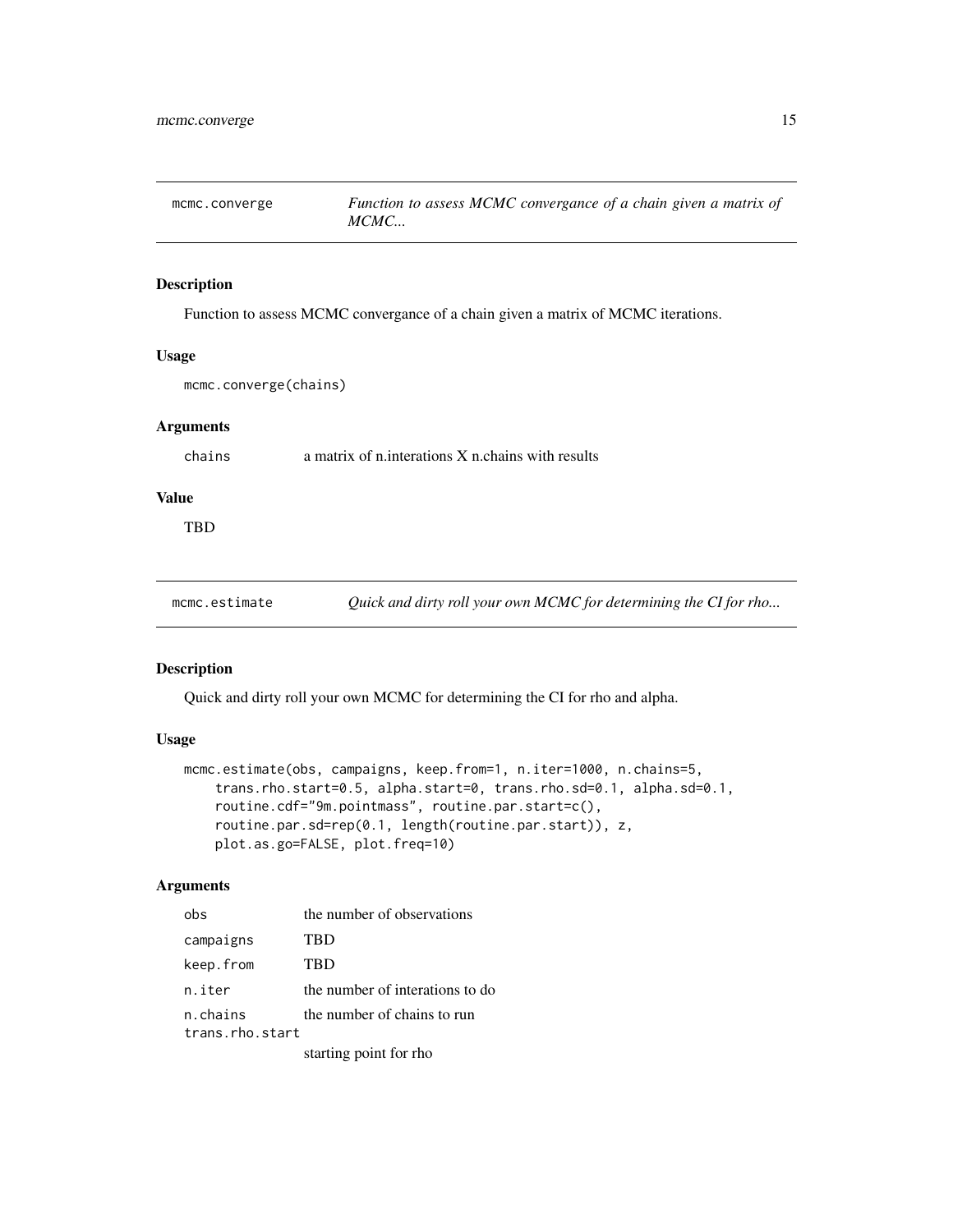<span id="page-15-0"></span>

| alpha.start       | starting point for alpha                     |
|-------------------|----------------------------------------------|
| trans.rho.sd      | standard deviation to use for proposal rhos  |
| alpha.sd          | standard deviation to us for proposal alphas |
| routine.cdf       | TBD                                          |
| routine.par.start |                                              |
|                   | TBD                                          |
| routine.par.sd    | TBD                                          |
| z                 | TBD                                          |
| plot.as.go        | TBD                                          |
| plot.freq         | TBD                                          |

#### Value

matrix of all of the chains for alpha and trans.rho.start

nine.month.pointmass *Defines a simple cumulative distribution function (CDF) with...*

# Description

Defines a simple cumulative distribution function (CDF) with a point mass at nine (9) months.

#### Usage

```
nine.month.pointmass(age)
```
#### Arguments

age the age of the individual

#### Details

The cumulative distribution function determines an individual's probabilty of receiving a routine vaccination. It is passed into the weighting calculation function (@codew.matrix) by various coverage analysis functions such as @code ll.coverage and @code mcmc.estimate . A user specifies, by name, which CDF to use when an analysis function is invoked, e.g. @code mcmc.estimate( ..., routine.cdf = "9m.pointmass", ... ) . See the documentation for the respective analysis functions for details about which CDFs are supported.

### Value

zero  $(0)$  if  $\Theta$  age < 9 and one  $(1)$  otherwise @see w.matrix @see ll.coverage @see mcmc.estimate

```
x < -0.24plot( x=x, y=nine.month.pointmass(x) )
```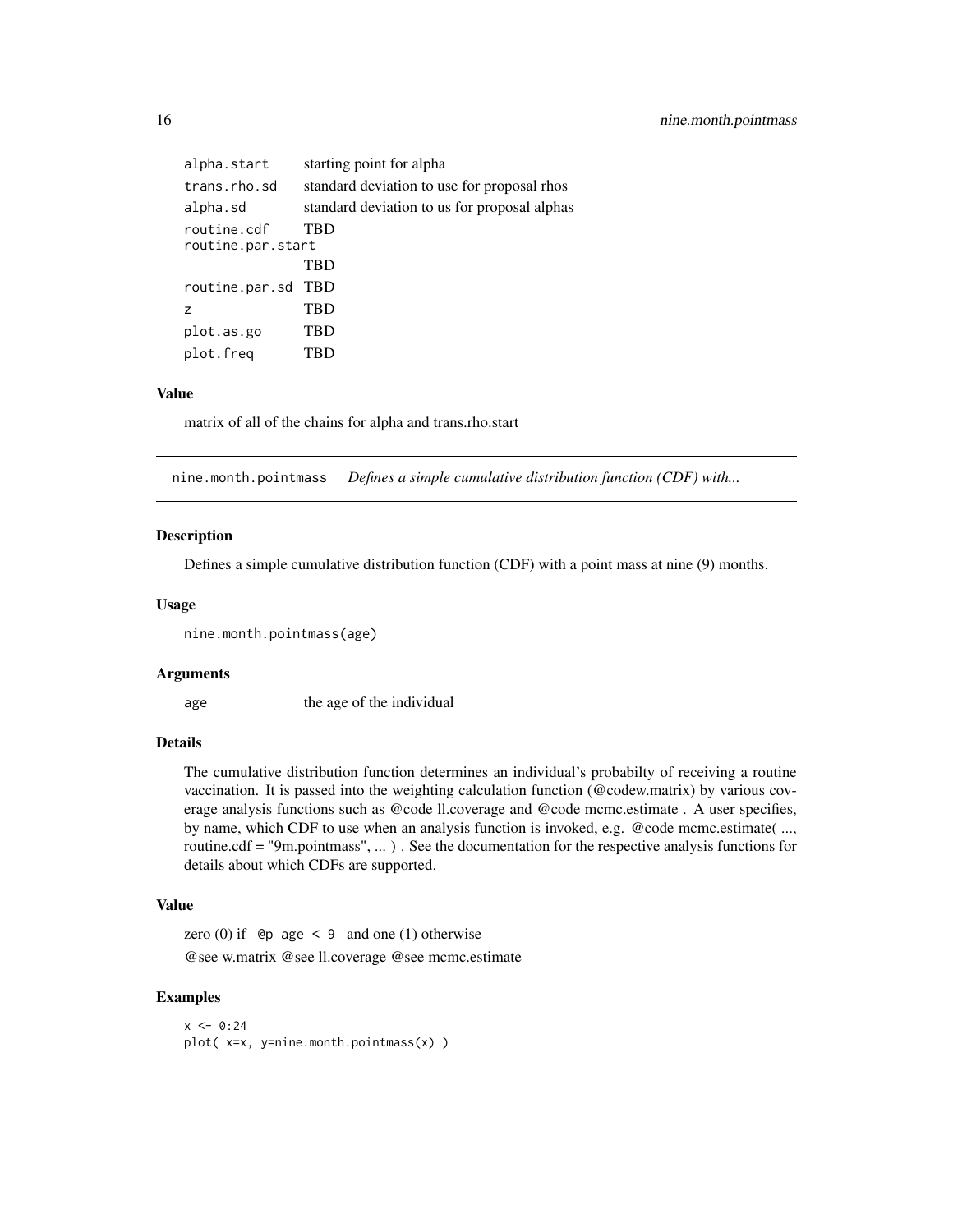<span id="page-16-0"></span>sim.n.vacc.sample.pop *Calculates the number of vaccinations each member of a sample population...*

# Description

Calculates the number of vaccinations each member of a sample population would receive based upon probabilities generated from the campaigns descriptions and provided the @p rho and @p alpha values.

# Usage

```
sim.n.vacc.sample.pop(obs, camps, rho, alpha, cond.on.accessible=FALSE,
   z, w, cdf.fun, ...)
```

| obs                | the synthetic population, i.e. a data frame with one row per observation and<br>columns for @c date of observation and @c age of individual on that date;<br>$\langle i \rangle$ Note: all ages should be in months $\langle i \rangle$                                                                                                               |
|--------------------|-------------------------------------------------------------------------------------------------------------------------------------------------------------------------------------------------------------------------------------------------------------------------------------------------------------------------------------------------------|
| camps              | a data frame with one row per activity and columns providing the activity's<br>@c date, targeted age range (@c age.low and @c age.high), size of targeted<br>population ( $@c N$ ) and the number of vaccine doses nominally distributed ( $@c$<br>V)                                                                                                 |
| rho                | the proportion of the population (scalar) that can be vaccinated, i.e @code1 -<br>rho is the @e inaccessible portion of the general population.                                                                                                                                                                                                       |
| alpha              | the vaccination efficiency parameter (scalar) for the campaign; $@codealpha =$<br>-inf implies perfect efficiency, $@$ codealpha = 0 implies random efficiency; see<br>note above                                                                                                                                                                     |
| cond.on.accessible |                                                                                                                                                                                                                                                                                                                                                       |
|                    | a flag indicating whether the probabilities should be conditioned on the indi-<br>vidual's inclusion in the accessible population, i.e. $\mathcal{Q}_p$ rho; the default is $\mathcal{Q}_c$<br><b>FALSE</b>                                                                                                                                           |
| z                  | the eligibility matrix for each individual/campaign pairing, i.e. $\omega$ codez[i,j] = 1<br>if this individual @c i is eligible for campaign @c j, otherwise @codez[i,j] = 0;<br>$\leq$ i>Note: if @c z is @c NULL, then the eligibilty matrix is calculated from @p<br>obs and @p camps parameters using @code z.matrix function.                   |
| W                  | the weight matrix for each individual/campaign pairing, i.e. @code w[i,k] gives<br>the probability of individual $@c$ i receiving a routine vaccination in year $@c$<br>$k \le i$ >Note: if @c w is @c NULL, then the weight matrix is calculated from<br>@p obs, @p camps, @p cdf.fun and @p  parameters using @code w.matrix<br>function. $\lt/$ i> |
| cdf.fun            | a cumulative distribution function (CDF) used to calculate the probability of<br>routine vaccination based upon age, e.g. @code constant.post.9mo. <i>Note:<br/>this parameter is only required if the weight matrix, <math>@p w</math>, is <math>\langle w \rangle</math>not<math>\langle w \rangle</math> pro-<br/>vided.<math>\lt/</math>i&gt;</i> |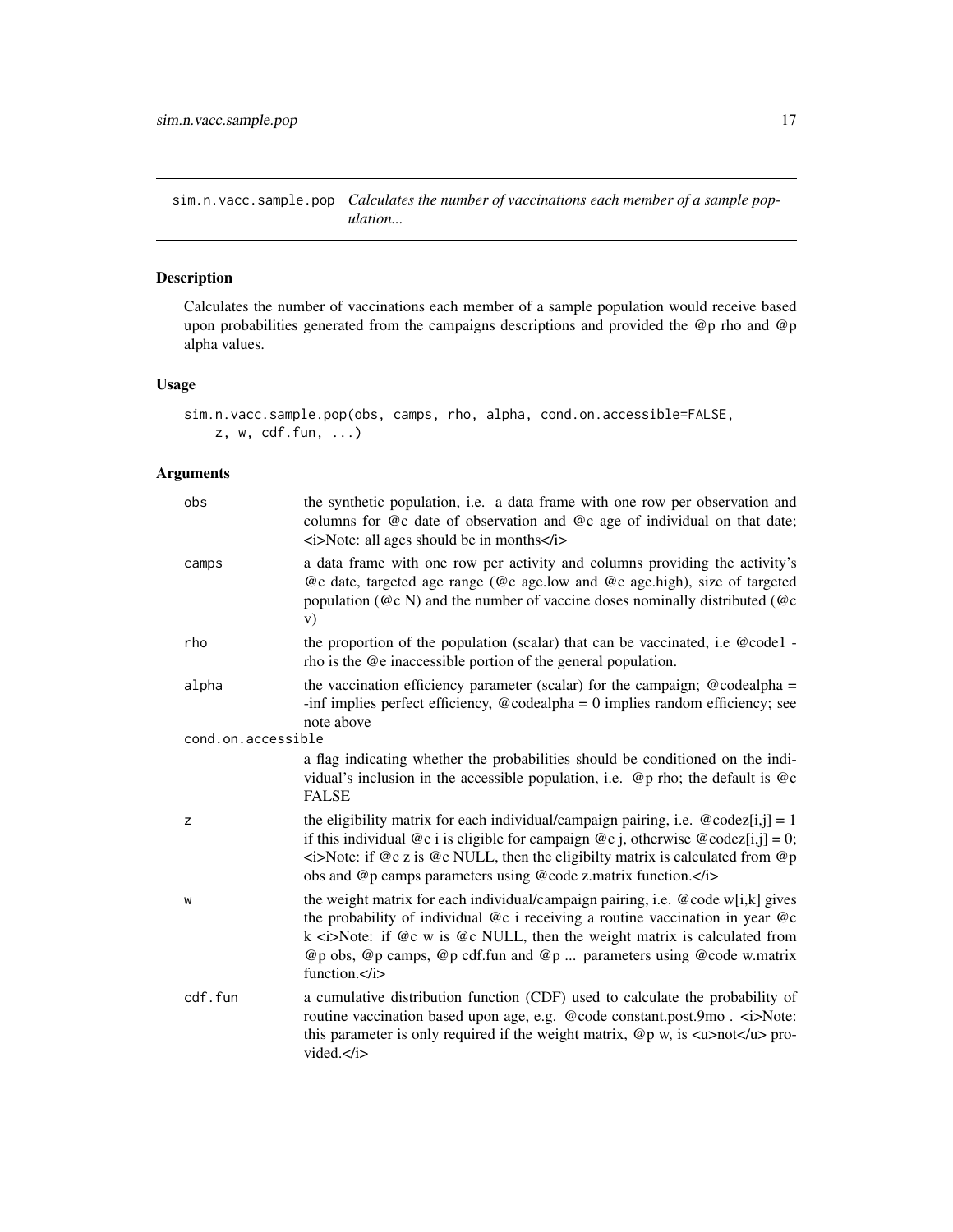# <span id="page-17-0"></span>18 vaccinate.sample.pop

... any additional arguments to the @p cdf.fun, e.g. @c lambda <i>Note: this parameter is only required if the weight matrix, @p w, is not provided.</i>

#### Details

TBD: Add details

# Value

a vector containing the number of vaccinations each individual in observation set, @p obs, would have received

@see z.matrix @see w.matrix @see nine.month.pointmass @see constant.post.9mo @see get.win.smooth.expected.mcmcres @see get.win.smooth.thresh.mcmcres

#### **Note**

The inefficiency measure  $\mathcal{Q}_p$  alpha is defined as the natural log of psi, i.e.  $\mathcal{Q}_q$  codepsi = e^alpha.  $@codepsi = 0 (@codealpha = -inf)$  represents perfect efficiency, i.e. when every dose results in an additional vaccinee.  $@codepsi = 1 (@codealpha = 0)$  represents random efficiency, i.e. when probability of any dose resulting in an additional vaccinee is independent of receiving a dose previously during the same campaign.

#### Examples

```
N < - 100dates <- as.Date( c( "2005-05-01", "2007-07-02", "2009-09-03" ) )
sample.obs <- make.sample.pop( N=N, age.low=0, age.high=25,
date=array(dates,dim=N))
sample.camps <- data.frame( date=(dates - 3*DAYS.PER.MONTH),
N=(0.5*N), v=(0.5*N),
age.low=8, age.high=20, is.SIA=1 )
sim.n.vacc.sample.pop( sample.obs, sample.camps, rho=0.9, alpha=0,
```
cdf.fun=nine.month.pointmass )

vaccinate.sample.pop *Vaccinates a sample population based on probabilities generated from the...*

# Description

Vaccinates a sample population based on probabilities generated from the campaigns descriptions and the @p rho and @p alpha values.

# Usage

```
vaccinate.sample.pop(obs, camps, rho, alpha, cdf.fun, ...)
```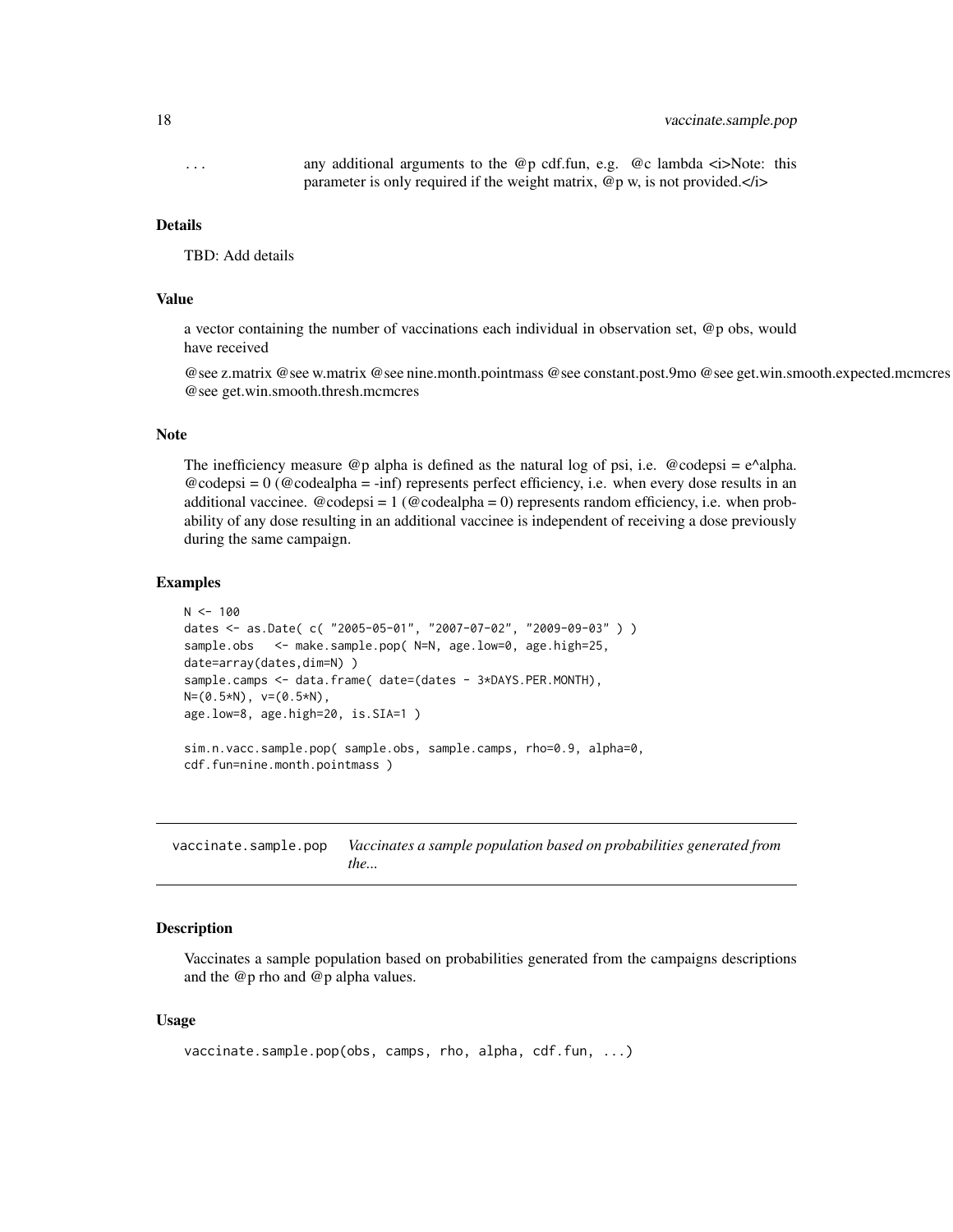#### Arguments

| obs     | the synthetic population, i.e. a data frame with one row per observation and<br>columns for @c date of observation and @c age of individual on that date;<br>$\langle i \rangle$ Note: all ages should be in months $\langle i \rangle$                      |
|---------|--------------------------------------------------------------------------------------------------------------------------------------------------------------------------------------------------------------------------------------------------------------|
| camps   | a data frame with one row per activity and columns providing the activity's<br>$@c$ date, targeted age range ( $@c$ age.low and $@c$ age.high), size of targeted<br>population ( $@c N$ ) and the number of vaccine doses nominally distributed ( $@c$<br>V) |
| rho     | the proportion of the population (scalar) that can be vaccinated, i.e @code1 -<br>rho is the @e inaccessible portion of the general population.                                                                                                              |
| alpha   | the vaccination efficiency parameter (scalar) for the campaign; $@codealpha =$<br>-inf implies perfect efficiency, $@$ codealpha = 0 implies random efficiency; see<br>note above                                                                            |
| cdf.fun | a cumulative distribution function (CDF) used to calculate the probability of<br>routine vaccination based upon age, e.g. @code constant.post.9mo.                                                                                                           |
|         | any additional arguments to the $@p$ cdf. fun, e.g. $@c$ lambda                                                                                                                                                                                              |

# Details

TBD: Add details

# Value

a copy of @p obs data frame with two new columns appended: @c y (vaccination status, i.e. @c 0 or @c 1) and @c p.vac (vaccination probability)

@see g @see z.matrix @see w.matrix @see nine.month.pointmass @see constant.post.9mo

### Note

The inefficiency measure  $\textcircled{ }p$  alpha is defined as the natural log of psi, i.e.  $\textcircled{ }p$  codepsi = e^alpha.  $@codepsi = 0 (@codealpha = -inf)$  represents perfect efficiency, i.e. when every dose results in an additional vaccinee.  $@codepsi = 1 (@codealpha = 0)$  represents random efficiency, i.e. when probability of any dose resulting in an additional vaccinee is independent of receiving a dose previously during the same campaign.

```
N < - 100dates <- as.Date( c( "2005-05-01", "2007-07-02", "2009-09-03" ) )
sample.obs <- make.sample.pop( N=N, age.low=0, age.high=25,
date=array(dates,dim=N))
sample.camps <- data.frame( date=(dates - 3*DAYS.PER.MONTH),
N=(0.5*N), v=(0.5*N),
age.low=8, age.high=20, is.SIA=1 )
vaccinate.sample.pop( sample.obs, sample.camps, rho=0.9, alpha=0,
```

```
cdf.fun=nine.month.pointmass)
```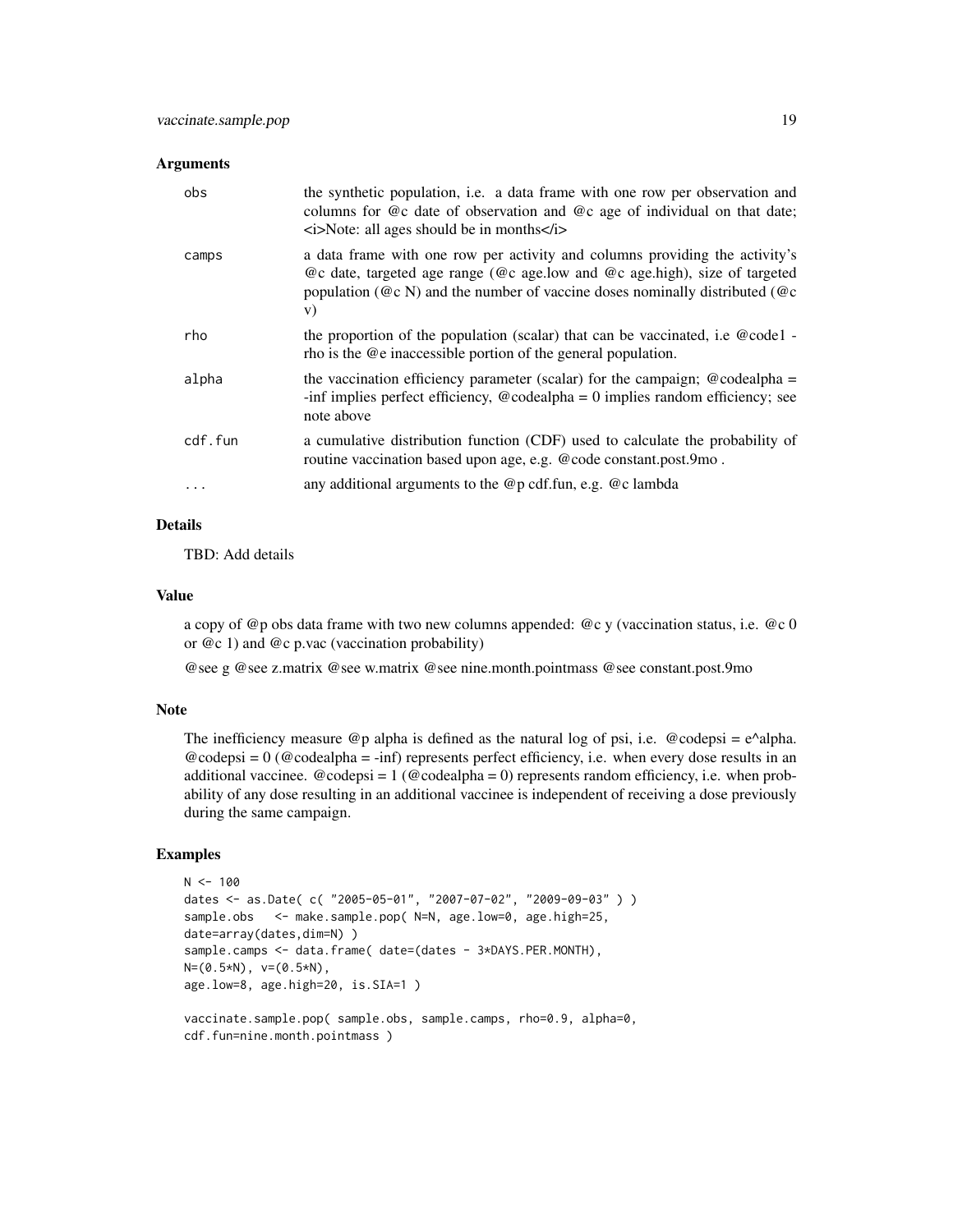# Description

Creates a weight matrix from (1) immunization information for a set of individuals, e.g. observations derived from a Demographic and Health Survey (DHS), (2) a set of vaccination activity descriptions, and (3) a cumulative distribution function (CDF).

#### Usage

```
w.matrix(obs, activities, cdf.fun, ...)
```
# Arguments

| obs        | a data frame with one row per observation and columns for date of observation<br>and age of individual on that date; $\langle i \rangle$ Note: all ages should be in months $\langle i \rangle$                     |
|------------|---------------------------------------------------------------------------------------------------------------------------------------------------------------------------------------------------------------------|
| activities | a data frame with one row per activity and columns providing the activity's<br>date and the @c is SIA flag indicating whether the activity is a Supplemental<br>Immunization Activity (SIA) or routine vaccination. |
| cdf.fun    | a cumulative distribution function (CDF) used to calculate the probability of<br>routine vaccination during each activity as a function of age, e.g. @code con-<br>stant.post.9mo.                                  |
| $\ddotsc$  | additional arguments to the $@p$ cdf. fun, e.g. $@c$ lambda                                                                                                                                                         |

# Details

The @c w.matrix function loops through all the provided activities and determines weights for all observations. These weights give the probability of an individual having the "opportunity" to be vaccinated during a year's routine activities.

# Value

a matrix with one row per observation and one column per activity; matrix cells contain an "opportunity" weight which is 0 for SIA campaigns and calculated as using the @p cdf.fun for routine vaccination activities

@see nine.month.pointmass @see constant.post.9mo

#### Note

For all Supplemental Immunization Activities (SIAs), i.e. campaigns, the routine vaccination opportunity weight defaults to zero (0).

For each routine vaccination activity, the opportunity weight is based on the individual's age at the start of the activity and the length of exposure to that year's activity (12 months most years, but truncated in the survey year). Specifically, the weight is calculated as:  $\mathcal{Q}[f]$  cdf.fun( xij + lj ) -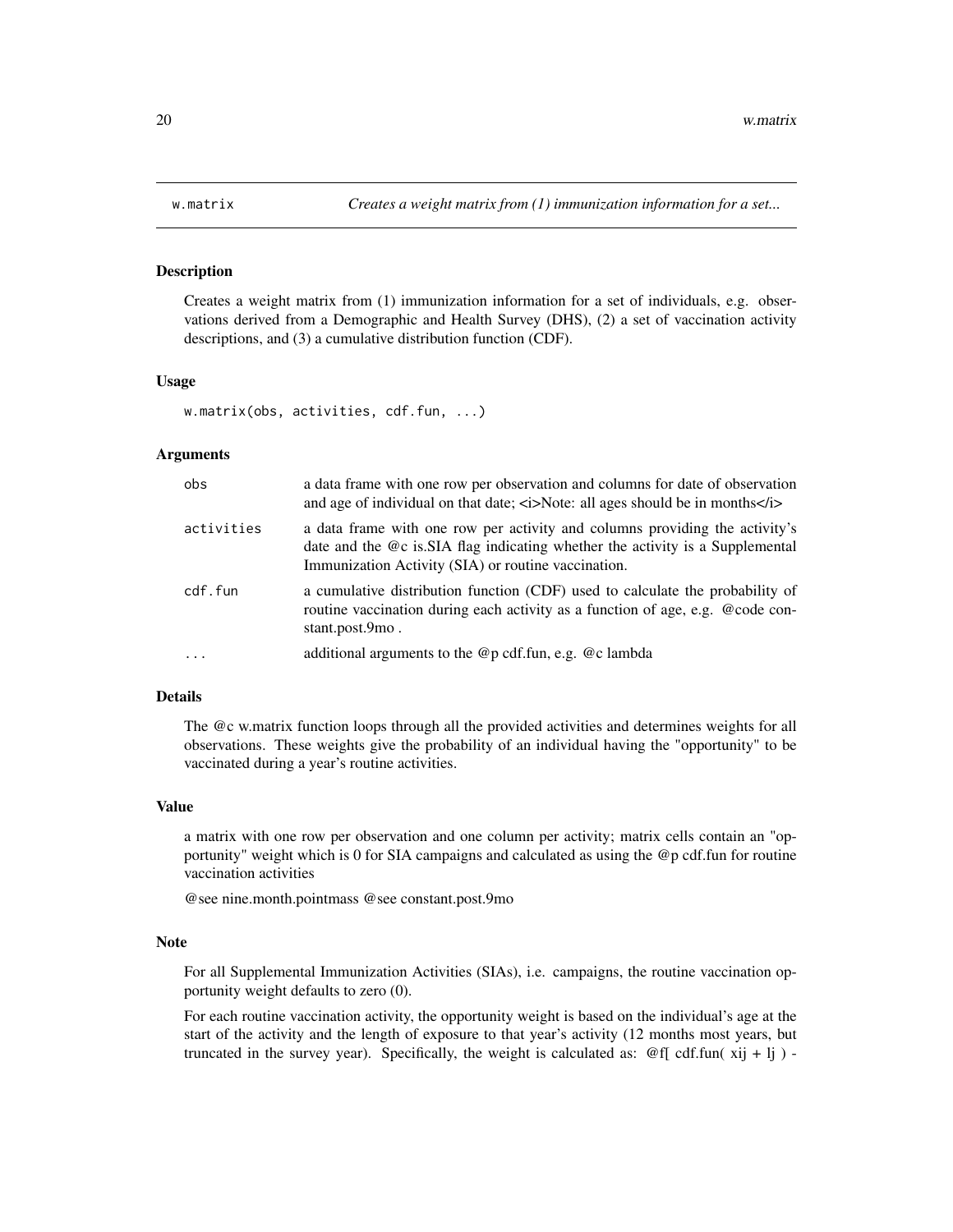#### <span id="page-20-0"></span>z. matrix 21

cdf.fun( xij) @f| where @c xij is the age of individual @c i at the start of year @c j and @c lj is the length of exposure to routine vaccination in year  $@c$  j.

For length of the exposure to the routine vaccination,  $\mathcal{Q}c$  li, there are three possible cases:  $\mathcal{Q}li$  a. if survey date is before activity year, then the individual is not "exposed" to this routine vaccination and hence  $\mathcal{Q}f\$  lj = 0 months  $\mathcal{Q}f\$   $\mathcal{Q}l$  b. if survey date is during activity year, then the individual is "exposed" only up until the observation date and hence  $\mathcal{Q}$ f\$ lj = (obs\$date - activities\$date)  $\mathcal{Q}$ f\$ @li c. if survey date is after activity year, then the individual is "exposed" to this routine vaccination for the entire year and hence  $\circledcirc$  f\$ lj = 12 months  $\circledcirc$  f\$

#### Note

For routine vaccinations, the date provided (i.e. @p activities\$date) is used as start of the activity year and hence is typically given as January 1st of that year, e.g. @c 2012-01-01.

z.matrix *Creates an eligibility matrix, i...*

### Description

Creates an eligibility matrix, i.e. a @c z matrix, from immunization information for a set of individuals, e.g. observations derived from a Demographic and Health Survey (DHS), and a set of vaccination activity descriptions (e.g. campaigns).

### Usage

z.matrix(obs, campaigns)

### Arguments

| obs       | a data frame with one row per observation and columns for @c date of obser-<br>vation and @c age of individual on that date; <i>Note: all ages should be in<br/>months<math>\langle i \rangle</math></i> |
|-----------|----------------------------------------------------------------------------------------------------------------------------------------------------------------------------------------------------------|
| campaigns | a data frame with one row per activity and columns providing the activity's @c<br>date and targeted age range, i.e. @c age.low and @c age.high                                                           |

#### Details

The @c z.matrix function loops through all the provided observations and campaigns. For each pairing, it is first determined if the campaign occurred before or after the observation (survey) date. If the vaccination campaign was after the observation date, then the individual's eligibility status is set to zero (0). Otherwise, if the campaign was completed before survey, then the eligibility status is based on age. If the individual's age, at the time of the campaign, was within age range, @code[age.low, age.high], of the immunization activity's target population, then eligibility is set to one (1). If the individual's age was not within the target age range, then eligibility is zero (0).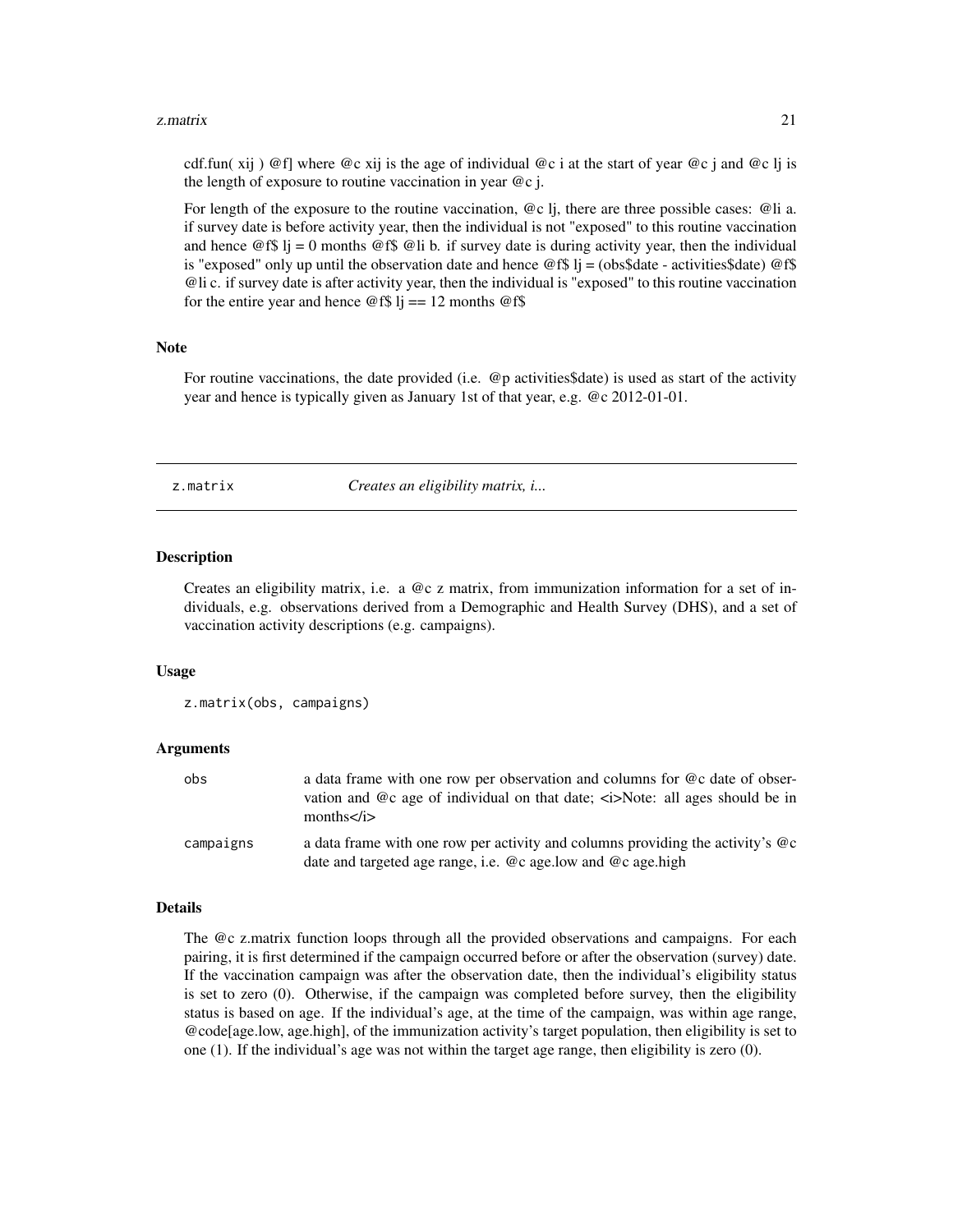# Value

a matrix with one row per observation and one column per campaign; matrix cells contain a @c 1 if that individual was eligible for the campaign and @c 0 otherwise

# Note

The @c z.matrix function only considers campaigns, i.e. Supplemental Immunization Activities (SIAs). For non-SIA immunization activities, e.g. routine vaccinations, the eligibility status is always set to zero (0).

# Note

All vaccination activities are assumed to have been completed on the date provided (i.e. @p campaigns\$date); separate start and end dates are not supported.